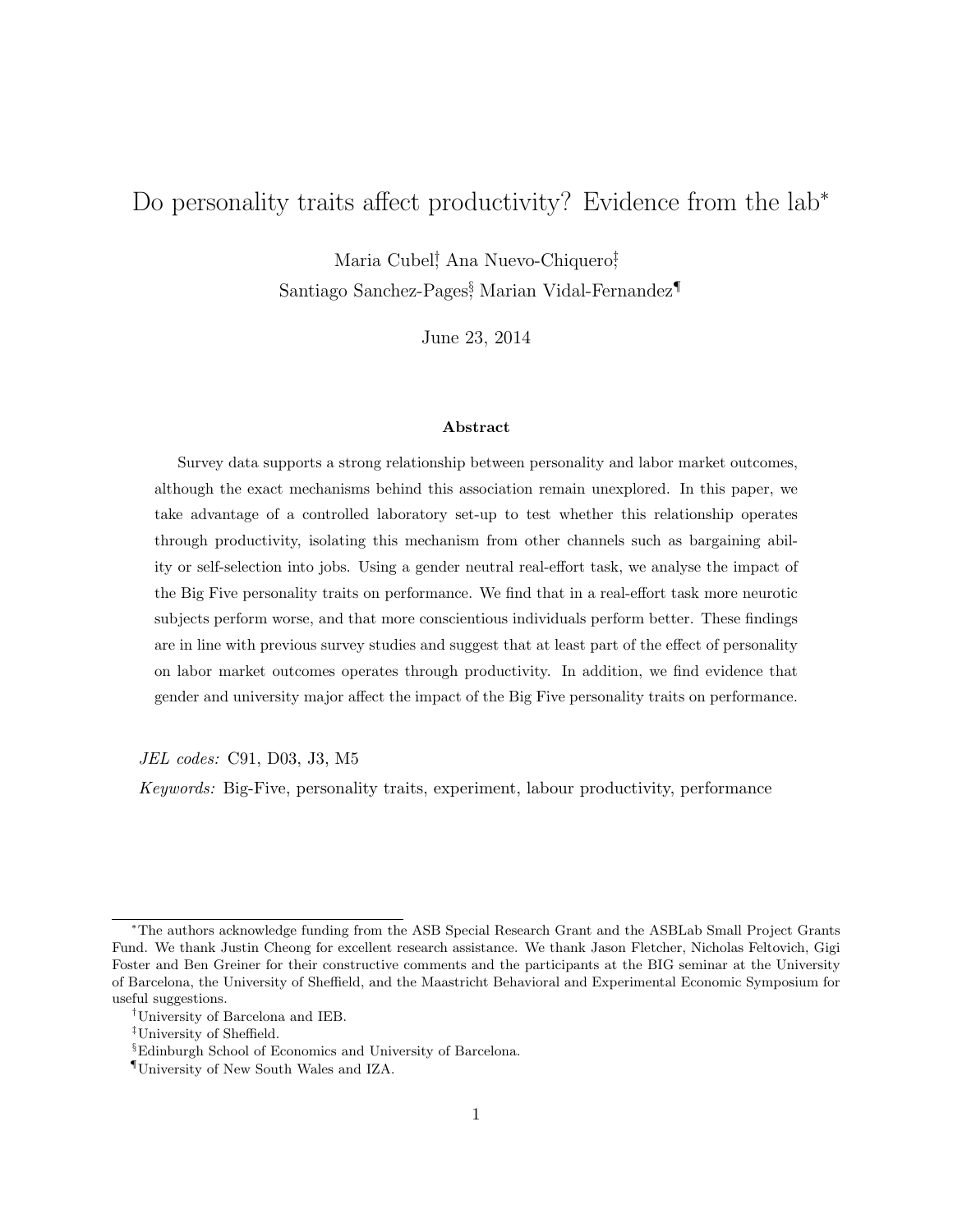# 1 Introduction

Despite the large body of literature on the determinants of labour force participation and earnings, a substantial part of the wage inequality across a range of demographic characteristics and occupations still remains unexplained. The large increase in wage inequality in the US over the 1980s prompted a prolific strand of research (Katz and Murphy 1992, Juhn, Murphy and Pierce 1993, Hamermesh 1999), that reports not only increases in the wage gap across education and experience groups, but also a rise in the residual wage inequality.

In his seminal work, Becker (1964) highlighted the relevance of cognitive skills in explaining earning differences.<sup>1</sup> However, variations in cognitive abilities fail to fully account for the residual wage inequality.<sup>2</sup> More recently, labour economists have started to focus on the importance of non-cognitive skills in determining earnings (Heckman and Kautz 2012). Soft skills such as selfmotivation, planning capabilities, industriousness, self-control or self-esteem interact with cognitive skills and are strong candidates to explain the remaining wage inequality (Bowles, Gintis and Osborne 2001).

Within the set of non-cognitive skills, personality traits are one of the most relevant instruments in the study of differences in earnings.<sup>3</sup> Mueller and Plug  $(2006)$  show that the effect of personality traits on earnings is of similar magnitude to the one of cognitive skills. In addition, these traits can help to account for the strong intergenerational correlation in labour market outcomes that cannot be attributed to parental education and wealth transmission (Mulligan 1999). Well-established evidence shows that while personality is genetically inherited to a large extent (Bouchard Jr and Loehlin 2001) it is still sensitive to parental investments (Borghans, Duckworth, Heckman and Ter Weel 2008).

Recent studies have linked job performance and wages to the so-called "Big Five" personality traits: openness, conscientiousness, extraversion, agreeableness, and neuroticism (Heckman et al. 2006, Fletcher 2013). Using survey data, these papers report a strong relationship between some of these personality traits and wages. Conscientiousness, antagonism (inverse of agreeableness) and

<sup>1</sup>See also Murnane, Willett and Levy (1995), Cawley, Heckman and Vytlacil (2001) or Heckman, Stixrud and Urzua (2006).

 $^{2}$ For example, Blau and Kahn (2005) find that although cognitive test scores contribute to explain the higher wage dispersion in the US compared to other OECD countries, residual wage inequality is still substantial. Furthermore, Cawley et al. (2001) report that the share of wage variance that can be attributed to cognitive abilities is modest, and Heckman and Rubinstein (2001) present evidence that cognitive abilities fail to explain the variation in wages between GED recipients and high-school graduates.

<sup>3</sup>Personality is defined as the combination of emotional, attitudinal, and behavioural characteristics which are unique to an individual, and hence, are part of her set of productive skills.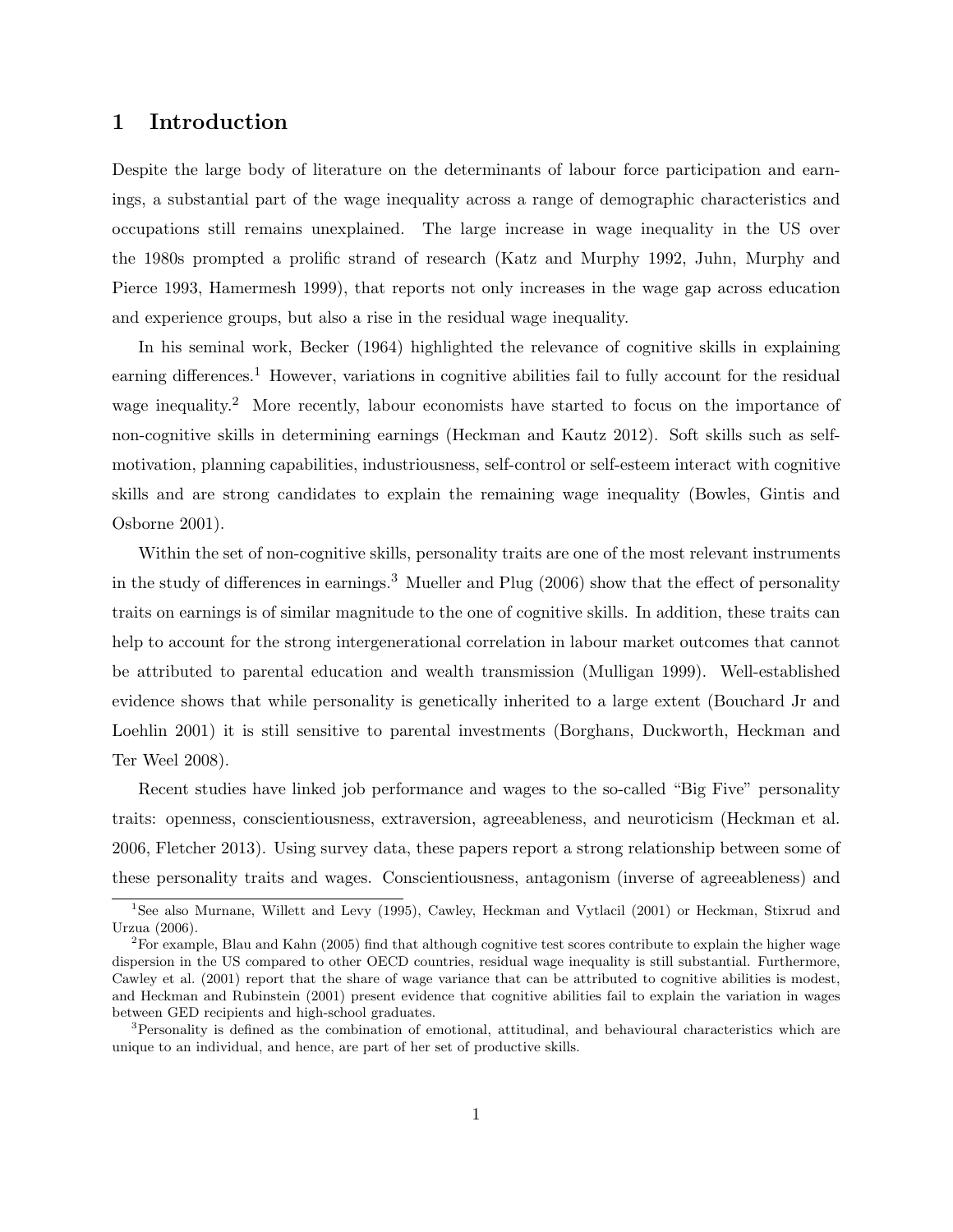emotional stability (the inverse of neuroticism) show a robust positive relationship with earnings, whereas there is some evidence of a positive effect of extraversion and openness to experience on wages. However, these correlations cannot disentangle whether the effects of personality traits on labour market outcomes operate through individual schooling (Cunha, Heckman and Schennach 2010), self-selection into jobs (Cobb-Clark and Tan 2011), engagement in training opportunities (Barrick and Mount 1991), and performance evaluation by supervisors (Caligiuri 2000). Moreover, personality traits may have less measurable effects on earnings through networking skills, bargaining abilities, or the availability of outside options.

To the best of our knowledge, this is the first paper to use a laboratory experiment to test the relationship between the Big Five personality traits and individual productivity. This exercise allows us to explore the mechanisms behind the relationship between personality traits and earnings found in observational studies, and to further understand how personality traits can explain the level of output and its distribution among individuals. An increasing number of labour economists are using laboratory experiments to tease out the potential confounds present in survey analysis (Charness and Kuhn 2011). This methodology can offer a valuable complement to the existing studies on the effect of personality on labour market outcomes. Unlike survey data, information in the lab is generated under closely monitored conditions, which allows a precise measurement of the performance of experimental subjects. Because the experimental task is unequivocally defined, it is possible to assess directly which personality traits are relevant for performance. Finally, the laboratory setting controls for other usually unobserved factors such as workplace environment and peer effects.

Experimental methods may suffer two fair criticisms regarding their external validity: artificiality of the task and use of undergraduate students as subjects. We believe that our experimental setting still provides valuable insights. While it is true that it is not possible to replicate a real work-environment in the lab, we chose a "real-effort" task, which is costly for subjects. More precisely, subjects are asked to add a series of five two-digit numbers under time pressure, as in Niederle and Vesterlund (2007). This task also requires high concentration levels and problem-solving skills under time-pressure which are valuable assets in the labour market. Regarding the second critique, ordinal changes in the Big Five personality traits are rare once early adulthood is reached (Roberts, Walton and Viechtbauer 2006). Furthermore, the advantage of employing a student population is that most of the participants have not entered the labour force yet. Our study is thus largely free from the self-selection bias arising from prior labour history. This, of course, comes at the potential cost of having a less representative sample. Thus, our contention is that our findings are likely to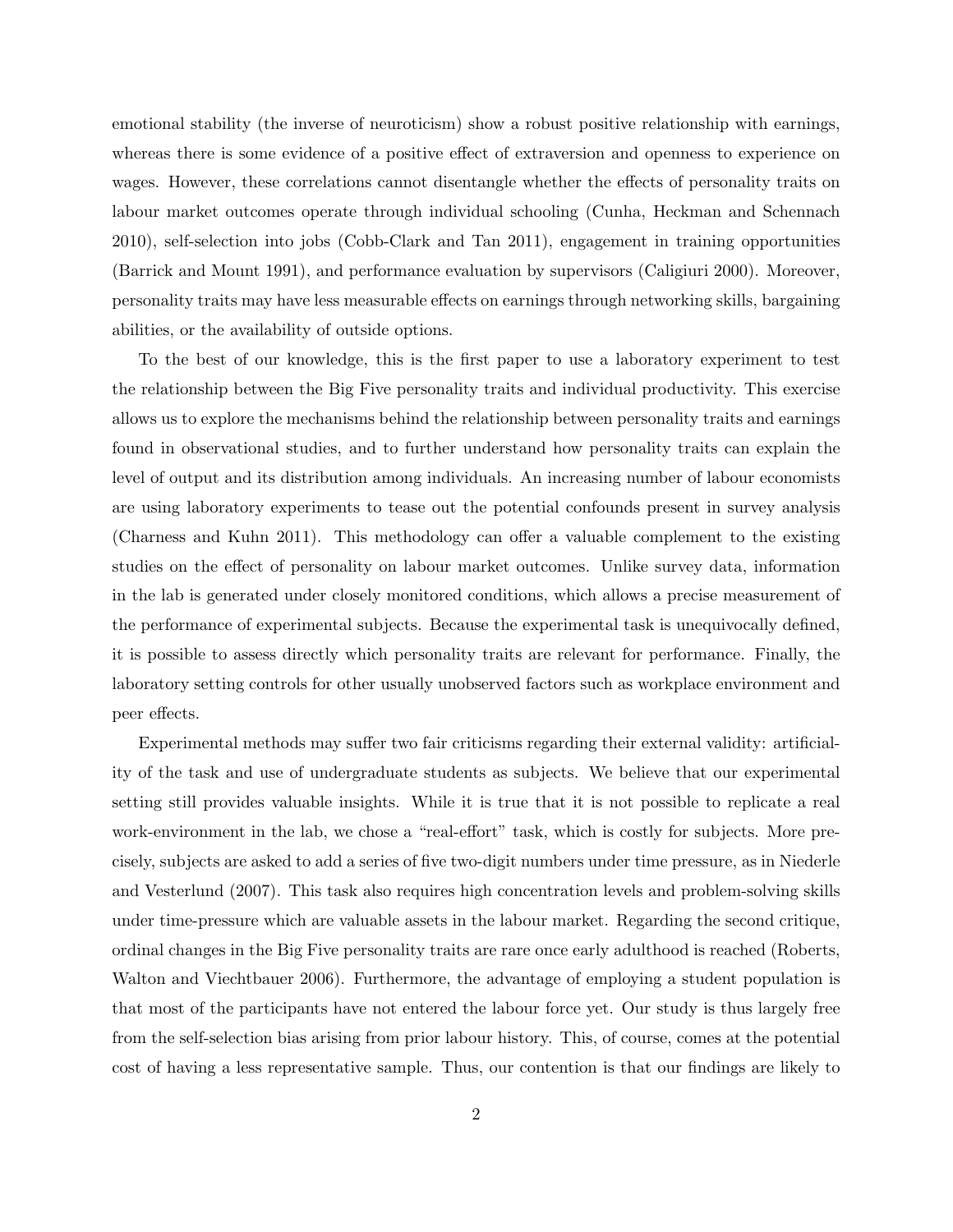apply to our subjects' future labour market outcomes.

We find evidence supporting the hypothesis that certain personality traits are correlated with labour market outcomes through productivity. Our findings support previous survey studies; neuroticism has a significant detrimental effect on productivity, while more conscientious individuals perform better. However, in our experiment, agreeableness is not correlated with lower productivity, suggesting that the link between agreeableness and labour market outcomes operates through other channels. We also find that two other traits, extraversion and openness to experience, have differential effects by gender and major of study. This support previous studies that argue that personality contributes to the gender wage gap. On the other hand, we find limited evidence of family background modulating the impact of the Big Five.

The study of the link between personality and productivity is important for two different reasons: first, employers are interested on a better understanding of this relationship. Anecdotal evidence shows the importance of personality in the workplace. For instance, Green, Machin and Wilkinson (1998) document that personnel managers find "attitude, motivation and personality" as the most important attributes when hiring. US employers ranked "attitude" as the most important skill among new employees in non-supervisory jobs (Bowles et al. 2001). Employers should be naturally interested on which extend these non-cognitive skills influence productivity rather than other wage determinant such as bargaining ability.

Secondly, understanding to what extent personality traits impact labour market outcomes through productivity or through other mechanisms is key to offer an adequate foundation for policy interventions because certain personality traits are more shapable than cognitive skills (Borghans et al. 2008). Evidence corroborates that personality is, to a certain extent, malleable in adolescence and early adulthood (see Almlund, Duckworth, Heckman and Kautz (2011) and references therein). A deeper understanding of the impact of personality on productivity can provide policy makers with a wider variety of instruments when designing policies aimed to improve the economic performance of disadvantaged groups and increasing social mobility. This is particularly relevant for educational programs targeted to individuals after the age of 10, when cognitive skills are already mostly established but personality is still being formed (for an example on these interventions see Martins (2010)).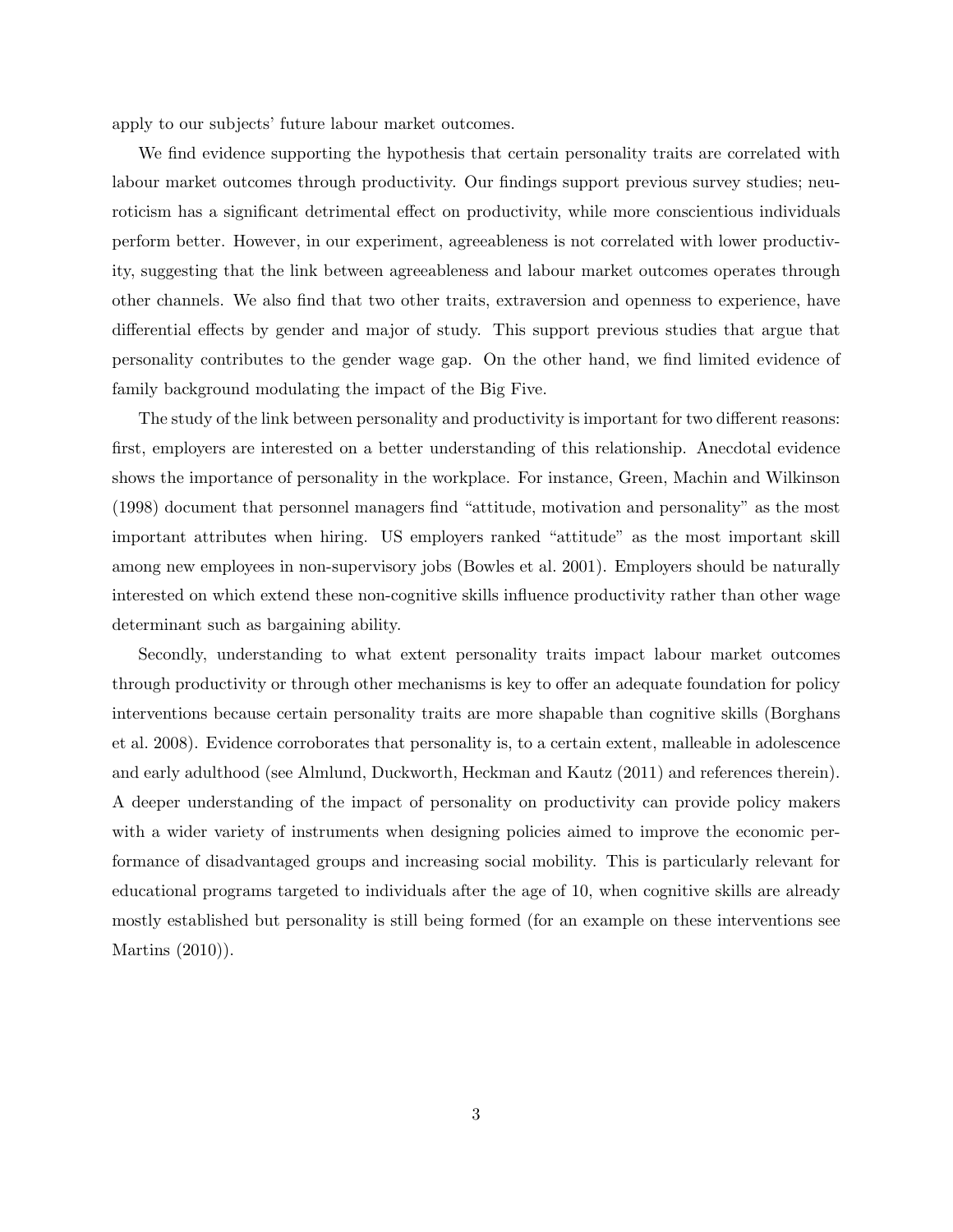# 2 Related Literature

Psychologists have profusely studied the link between personality and labour market outcomes or academic performance (see, for instance, Barrick and Mount (1991), Tett, Jackson and Rothstein (1991), Salgado (1997), Judge, Higgins, Thoresen and Barrick (1999) or Chamorro-Premuzic et al. (2005)). This literature shows a consistent strong positive effect of conscientiousness and emotional stability on job performance, while the effects of other personality traits are confined to certain occupations (extraversion has a positive effect on occupations involving social interactions) or particular job aspects (openness to experience is related to training proficiency).

Economists have only recently focused their attention on non-cognitive skills. Cognitive skills, while extremely important in determining educational and labour market outcomes (Cawley, Conneely, Heckman and Vytlacil 1997), fail to fully explain observed variation in performance (Heckman and Rubinstein 2001, Heckman and LaFontaine 2010). Early studies showed that traits such as high self-esteem and self-directness −the sense that own actions are the primary determinants of outcomes− positively affect real wages (Osborne 2000, Murnane, Willett, Braatz and Duhaldeborde 2001), in a higher order of magnitude than human capital (Goldsmith, Veum and Darity 1997). More recently, Heckman et al. (2006), Borghans et al. (2008), and Cobb-Clark and Tan (2011) find that non-cognitive skills such as self-control or self-esteem play a key role determining a wide variety of economic outcomes. Furthermore, the economic literature has devoted substantial attention to the importance of early childhood on social and economic outcomes (see, for instance, Cunha and Heckman (2008) or studies such as Deming (2009) or Heckman, Moon, Pinto, Savelyev and Yavitz (2010) on the effects of early interventions on the formation of non-cognitive skills).

While it is widely accepted in the Economics and Psychology literatures that cognitive skills can be summarized in a single factor ("g" or general factor), not such agreement has been reached with regard to non-cognitive skills. Some of the measures employed in the early literature, such as feelings of self-efficacy or self-esteem of individuals, are likely to suffer from a severe endogeneity problem. For instance, adverse economic shocks such as unemployment spells have a negative impact on self-esteem. Economists and psychologists have later focused on the Five Factor Model of Personality (Costa and McCrae 1992), commonly called the "Big Five". These five "factors" or personality traits are Extraversion, Agreeableness, Neuroticism, Conscientiousness, and Openness to Experience.<sup>4</sup>

<sup>4</sup>We describe each of these traits in more detail in Section 4.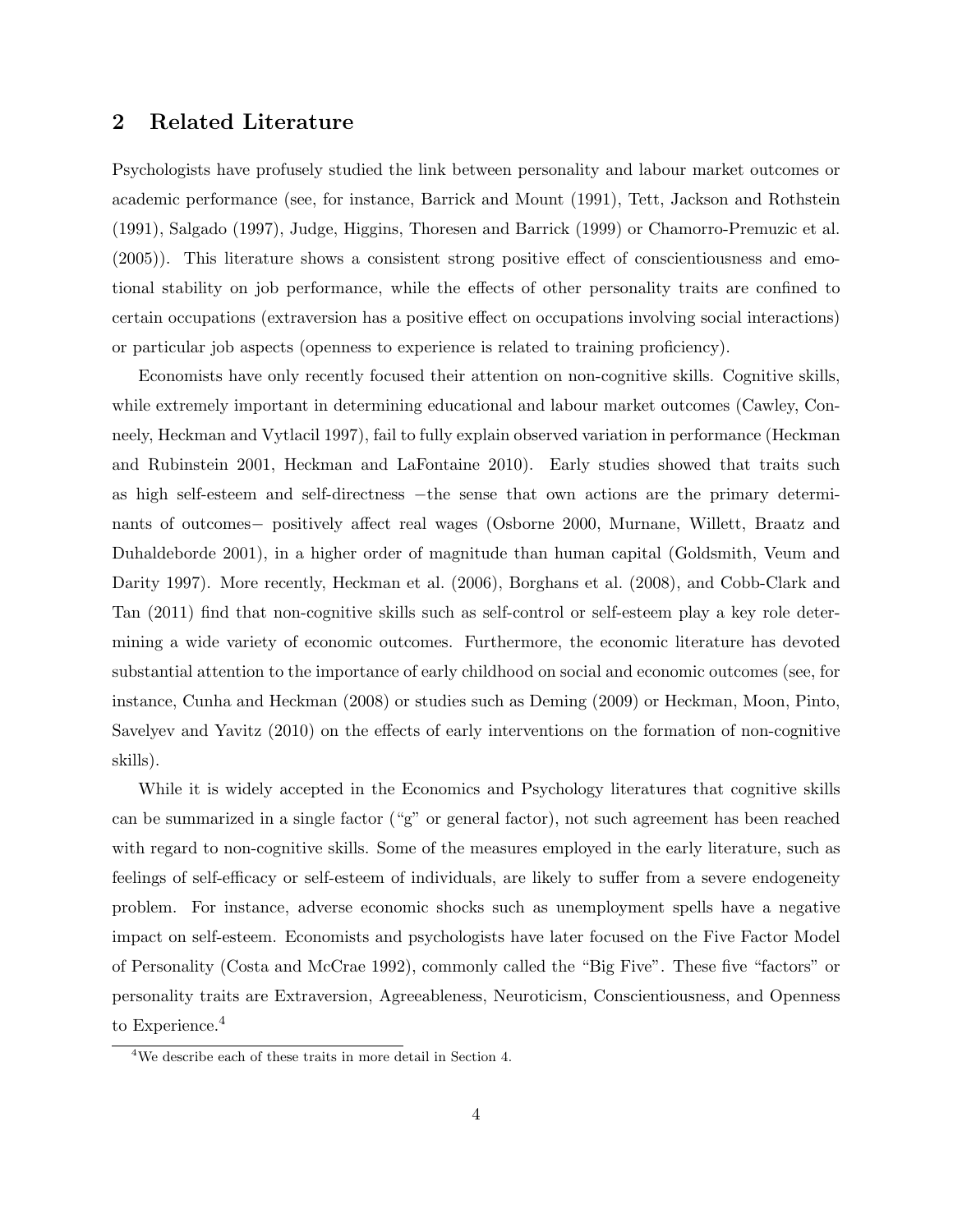The "Big Five" approach has become tremendously popular for several reasons. First, these personality traits are unlikely to experience ordinal changes (Roberts and DelVecchio 2000, Jones, Livson and Peskin 2006, Cobb-Clark and Schurer 2012), particularly after early adulthood.<sup>5</sup> Changes over time in absolute levels are extreme over childhood, but also likely to occur during adulthood (Roberts et al. 2006). However, they seem to be very gradual and determined by biological maturation rather than life experience (McCrae and Costa Jr 1999, Srivastava, John, Gosling and Potter 2003).<sup>6</sup> Moreover, the Big Five is a robust measure both across cultures and samples (Barrick and Mount 1991). For instance, McCrae and Terracciano (2005) report similar differences by gender in cultures with very different gender roles and expectations. Finally, the Big Five personality traits are considered to be largely uncorrelated with cognitive skills, defined as the ability to solve abstract problems (McCrae and Costa 1994, Stankov  $2005$ )<sup>7</sup>, although they impact performance in cognitive tests (Almlund et al. 2011). Hence, the Big Five personality traits constitute a truly distinct factor in the analysis of labour market outcomes, which in addition are less prone to the endogeneity problem that affects other personality measures such as self-efficacy and self-esteem.<sup>8</sup>

For all the aforementioned reasons, labour economists have increasingly incorporated the Big Five into their toolkit.<sup>9</sup> Using survey data from the Netherlands, Nyhus and Pons (2005) report a negative correlation between neuroticism and wages for both men and women, and a negative correlation of agreeableness with wages for women only. Mueller and Plug (2006) also find heterogeneous effects by gender in US data. More recently, Heineck and Anger (2010) estimate the impact of non-cognitive skills on earnings in a German sample and their interaction with cognitive skills as measured by an ultra-short IQ test. Viinikainen, Kokko, Pulkkinen and Pehkonen (2010) exploit longitudinal data from Finland to estimate the impact of personality traits measured at different points in life (including childhood) on labour income at age 43. Heineck (2011b) explores the tenure effects of past and present personality traits using longitudinal British data. Finally, Fletcher (2013) uses sibling fixed effects to control for family background and genetic endowments,

 ${}^{5}$ For instance, Roberts and DelVecchio (2000) estimated traits consistency, for an interval of 6.7 years, of 0.54 during the college years, increasing to 0.64 at age 30, and to 0.74 between ages 50 and 70.

<sup>&</sup>lt;sup>6</sup>Some studies (see, among others, Costa, Herbst, McCrae and Siegler (2000) or Sutin and Costa (2010)) report life experiences, such as divorce or hazardous work, to affect personality traits, but there is no consistent evidence on the matter.

<sup>&</sup>lt;sup>7</sup>This is not the case for other personality traits, such as creativity (Csikszentmihalyi 1997), cognitive style (Perkins and Tishman 2001) or emotional intelligence (Mayer, Caruso and Salovey 1999). These traits, also known as "quasi-cognitive" traits, are strongly correlated with cognitive skills.

<sup>8</sup>Some studies (see, among others, Sutin and Costa (2010) or Costa et al. (2000)) report life experiences, such as divorce or hazardous work, to affect personality traits, but there is no consistent evidence on the matter.

<sup>9</sup>See the meta-analysis by Barrick and Mount (1991), Tett et al. (1991) and Salgado (1997) for a review of the personnel psychology literature using the Five Factor Model of Personality.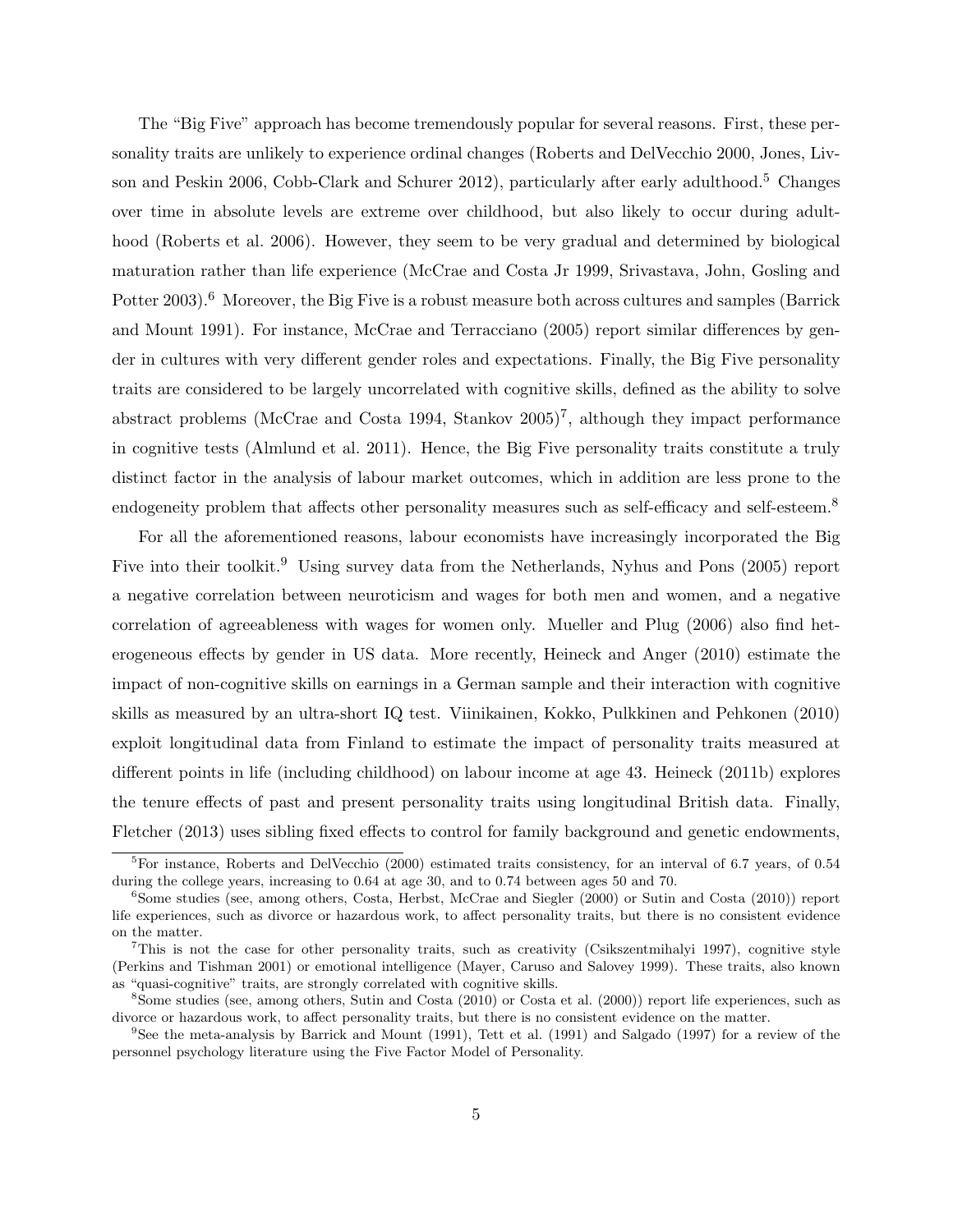finding robust associations between personality traits and labour market outcomes, but substantial heterogeneity across demographic groups.

To summarize, the take home messages of this literature are: 1) Neuroticism and agreeableness are consistently correlated with lower earnings while more conscientious individuals present better labour market outcomes; 2) gender differences in the effects of personality traits can contribute to explain the gender wage gap; and 3) the estimated effect of personality is of comparable magnitude to that of cognitive skills.

In addition to wages and labour force status, other labour market outcomes are influenced by personality traits. For instance, Cobb-Clark and Tan (2011) report that non-cognitive skills have a different effect in the probability of being employed in certain occupations. Fletcher (2013) finds that emotionally stable and conscientious individuals are more likely to be employed; the latter effect may be due to their effective job seeking behaviour as documented by Uysal and Pohlmeier (2011). On the other hand, Caligiuri (2000) finds a positive correlation between conscientiousness and supervisor-rated performance. Therefore, the correlation between traits and wages or labour force status does not necessarily imply a different productivity of individuals with different distributions of personality traits.

To the best of our knowledge, ours is the first experimental study aimed to unbundle the relationship between personality traits and labour market outcomes. The closest contribution to ours is Müller and Schwieren (2012), who use a laboratory experiment to explore the relationship between the Big Five personality traits and entry into competition. They perform four rounds of the same task as ours under different compensation schemes. The payment in the first round is piece rate and hence comparable to ours. They find that openness is negatively related to performance in that round. On the other hand, they find that neuroticism relates to lower performance in competition and lower willingness to compete. We do not address competitiveness but we rather focus on performance as a first step to study the effect of personality on labour market outcomes.

# 3 Experimental Design

We used the ORSEE online system (Greiner 2004) to recruit a total of 359 University of New South Wales students as participants in the experiment during August 2013. In total, we ran 15 sessions in the Australian School of Business Lab with around 20-25 students per session.

The experiment consisted of five stages: welcoming and instructions, performance of the task, break, performance of the same task, and administration of the demographic and Big Five ques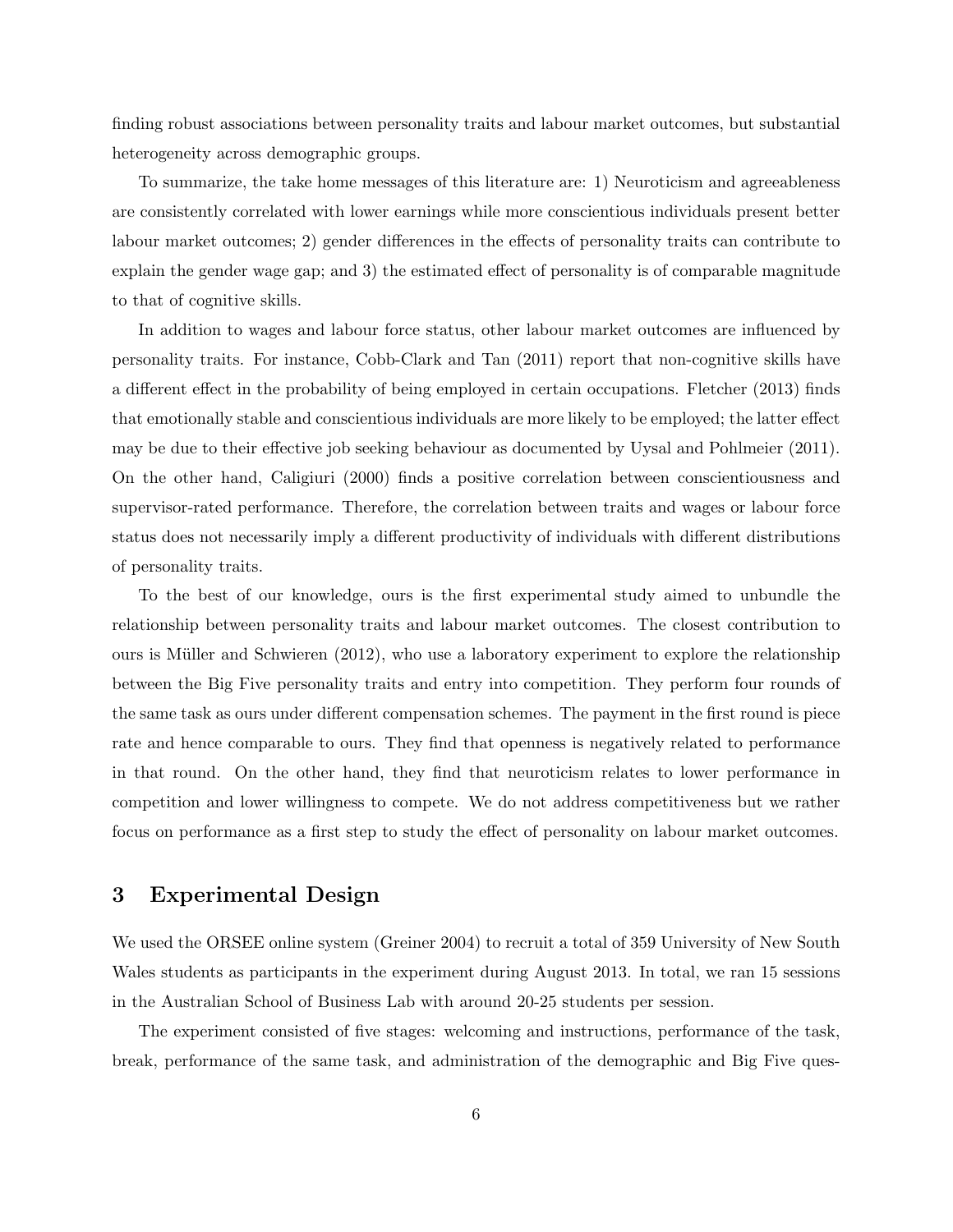tionnaires. Upon arrival, participants were assigned to computer units separated by screens and received paper, pencil and written directions regarding the conditions of their participation in the experiment. Instructions were given orally through headphones. This was motivated by three main reasons. First, we wanted to replicate a work environment as closely as possible by recreating a hierarchy between employer and employee. Second, we wanted to isolate this interaction from personal characteristics of the employer as much as possible. It is well known that gender interactions between employer and employee have an impact on productivity (Delfgaauw, Dur, Sol and Verbeke  $2013$ .<sup>10</sup> Finally, we prevent any emotional connotations due to personal affinity or sympathy which might easily appear in live interactions and affect the employer-employee interaction.

The instructions described the task and the payoff scheme. For each correct item in the task, subjects gained 20 experimental dollars and lost 3 per incorrect item. They were also informed that the exchange rate was 0.02 Australian dollar (AU\$) per experimental dollar. No talking or other interaction among participants was allowed during the whole session.

The experimental session was divided into two rounds with a break in the middle. In each round, subjects were asked to answer as many additions of five 2-digit random numbers as possible in 10 minutes. Once an answer was submitted, it could not be changed, and the next sum showed up in the computer's screen immediately. The task was programmed using zTree (Fischbacher 2007). We chose this task because it measures productivity as a function of both cognitive and non-cognitive abilities such as concentration, effort, stress management and perseverance or industriousness. While openness and extraversion might not be relevant for it, we chose this task because we faced a trade-off between the length and complication of the task and the set of non-cognitive traits connected to it. In addition, this task is specially suitable for our purposes since it is gender neutral: men usually perform better than women solving abstract math problems, but there are no gender differences in arithmetic or algebra performance (Niederle and Vesterlund 2007).

Between the two rounds, participants had a 5-minute break and were not allowed to leave the lab or talk to each other. During the break, participants received a brief reminder of the task and conditions of the experiment ahead. No information about their actual performance was given.

The final stage was not timed. We collected various demographic characteristics together with

 $10$ To minimize any gender interaction effect, we created identical male and female voices. Since a gender is always assigned to a voice, we modified the original instructions to make them sound as given by male and female supervisors. The gender of the voice was randomized by session. Participants only interacted with experimenters of the same sex as the voice they received the instructions from. Gender interactions in hierarchical structures have proven to be relevant not only in working environments but also in educational achievements (Dee 2007).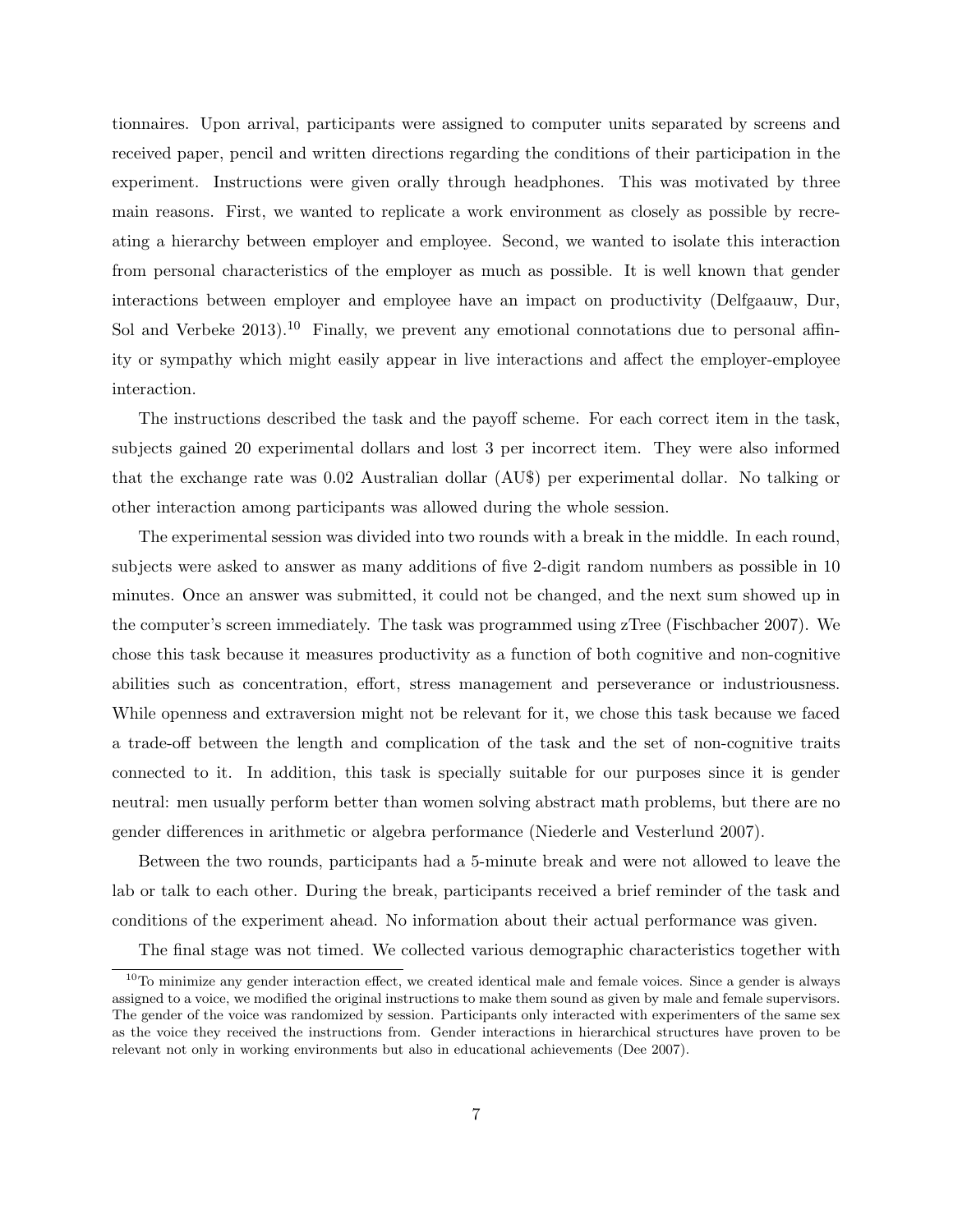the Big Five personality traits test. Subjects were not allowed to leave the room until all of them had finished the survey. Once they have completed both questionnaires, participants were informed of the total number of correct and incorrect summations they had accomplished. We paid them in cash their total earnings plus a show-up fee of AU\$ 5. The average participant answered a total of 45.5 correct and 5 incorrect items, and earned AU\$ 28.8 (around 25.8 US \$).

Table 1 presents the descriptive statistics for the main variables used in the analysis. We designed the recruitment process in order to obtain a sample balanced by gender. On average, participants were 22 years old, and 30% of them were honour students or were following a master or PhD program. Subjects were asked to classify their family income in a seven-level Likert-like scale in order to minimize the non-response rate. We classified subjects as coming from a high income family if they reported a value of 5 or higher. Parental education was considered to be low if parents did not attend college, what was the case for 34% of the fathers and 50% of the mothers.<sup>11</sup>

Measures of the Big Five traits were obtained using the 44-item Big Five Inventory (John, Donahue and Kentle 1991, John, Naumann and Soto 2008). Contrary to survey studies, the lab environment allow the experimenter to choose the questionnaire that best fits the research question. We choose this mid-sized questionnaire to ensure an accurate measure of each personality traits without incurring in an excessively long questionnaire, which could induce measurement error, particularly after a "real effort" task. For all traits, we obtained a distribution of values that follows a normal distribution, with limited cases in very high or very low values.<sup>12</sup> As an indirect measure of ability, subjects were asked to report their average grade, according to the standard Australian classification.<sup>13</sup> Along with information on their labour force status and wage, we used these grades to perform a external validity check of our results.

Our tasks allows us to measure individual productivity in a number of ways. Our primary outcome measure is payment received. We also examine the total number of sums answered, and the total number of correct sums performed in the available time, to check for different strategies when maximizing the payment. On average, subject answered 50.5 sums, of which 45.4 were correct.

 $11$ Seventeen participants fail to report parental education. A dummy for missing information was included in those specifications that control for parental education, but the results are robust to dropping these observations.

 $12$ Krueger and Eaton (2010) classify mental disorders as extreme representation of one or more personality traits. <sup>13</sup>Grades are classified, in ascending order, as Fail (FL), Pass Conceded (PC), Pass (PS), Credit (CR), Distinction (DN) or High Distinction (HD).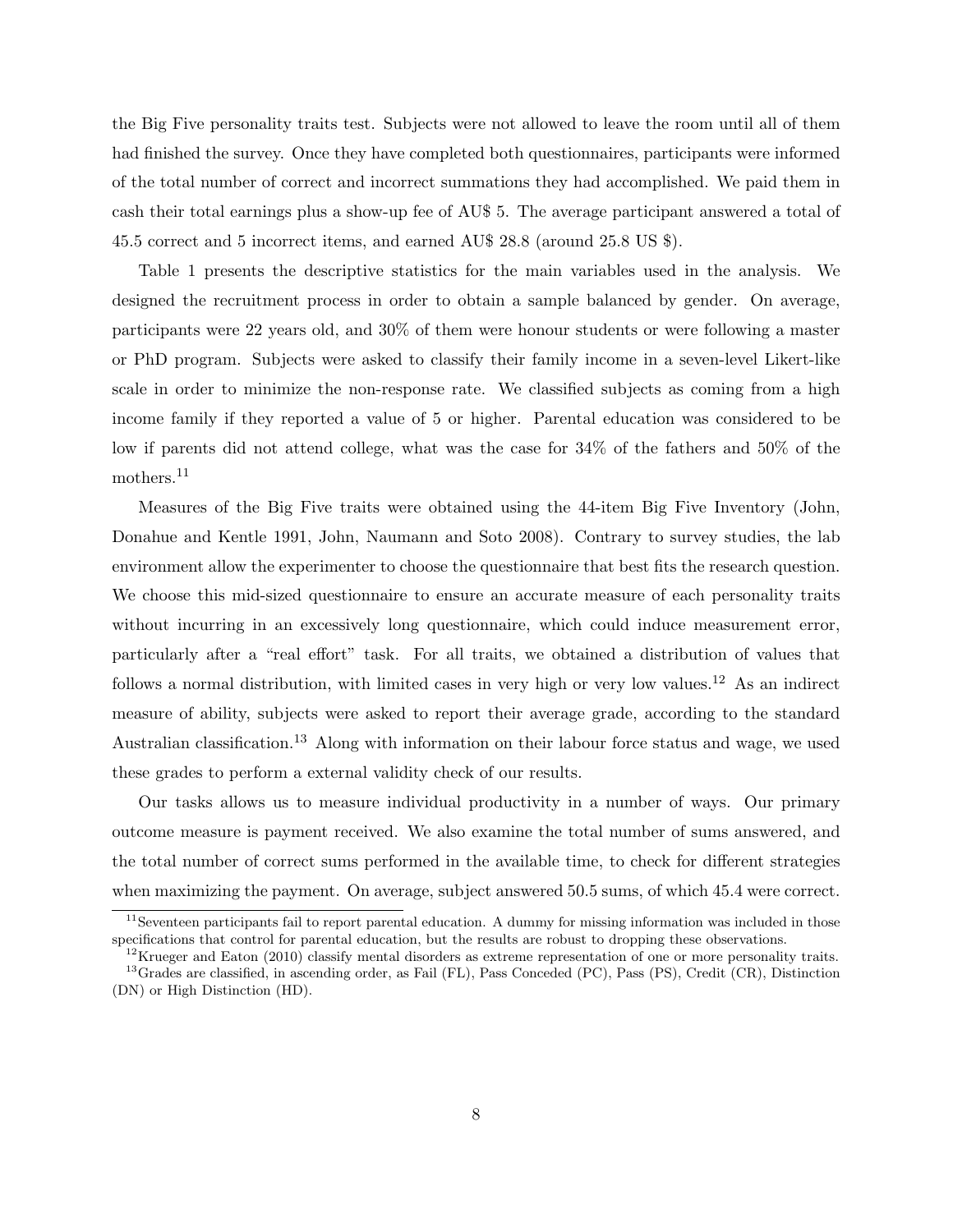# 4 Hypotheses

Before moving to our results, let us describe our hypotheses on the relationship between personality traits and performance in our experimental task. Note that these hypotheses can only be partially derived from the literature reviewed in Section 2. Because ours is the first laboratory experiment relating personality and productivity, we expect the effects of personal traits on performance to be different from the ones observed in previous studies using survey data.

Neuroticism This trait is defined as lack of emotional stability and predictability and by the presence of mood changes. Common facets associated with this trait include being anxious, irritable, depressed, worried and insecure. Neuroticism has been consistently found to hinder job performance.<sup>14</sup> Some of the mechanisms at play in labour relations, such as lack of self-confidence, are likely to operate as well in our setting. In addition, we expect neuroticism to impair the ability to focus in our task, especially under time pressure. Hence, our hypothesis is that high levels of neuroticism should be correlated with low performance in our experiment.

Conscientiousness This trait measures the extent to which individuals are careful, responsible and hard working. Because it is associated to efficient, organized, achievement-oriented and selfdisciplined individuals, conscientiousness shows a consistent positive relation with labour market outcomes.<sup>15</sup> In a similar way, we expect a positive relationship between conscientiousness and performance in our experiment, because being careful, efficient and focused should improve the accurateness in the task.

Openness Individuals who are open to new experiences are typically imaginative, artistic, curious, creative and intellectually oriented. The effects of this trait are potentially ambiguous. While flexibility and creativity might be helpful in many occupations, they might be a hindrance in others, especially in occupations which penalize autonomy and non-conformity.<sup>16</sup> In a laboratory setting, Müller and Schwieren (2012) observe a negative impact of openness on performance in the same task as ours. We expect a similar result and we conjecture that this result might be driven by creative and artistic individuals who are likely to find the task repetitive and therefore boring. They

<sup>&</sup>lt;sup>14</sup>As in the economic literature, psychologists Barrick and Mount (1991) and Salgado (1997) find that emotional stability has a positive effect on job performance across all occupations.

 $^{15}$ In the Psychology literature, Barrick and Mount (1991), Tett et al. (1991) and Salgado (1997), also find evidence of this link across occupations and criteria (wages, promotions, training).

 $16$ Mueller and Plug (2006) and Heineck (2011a) find substantial earnings advantages associated to openness, although Heineck and Anger (2010) find that high level of openness are detrimental for males' wages.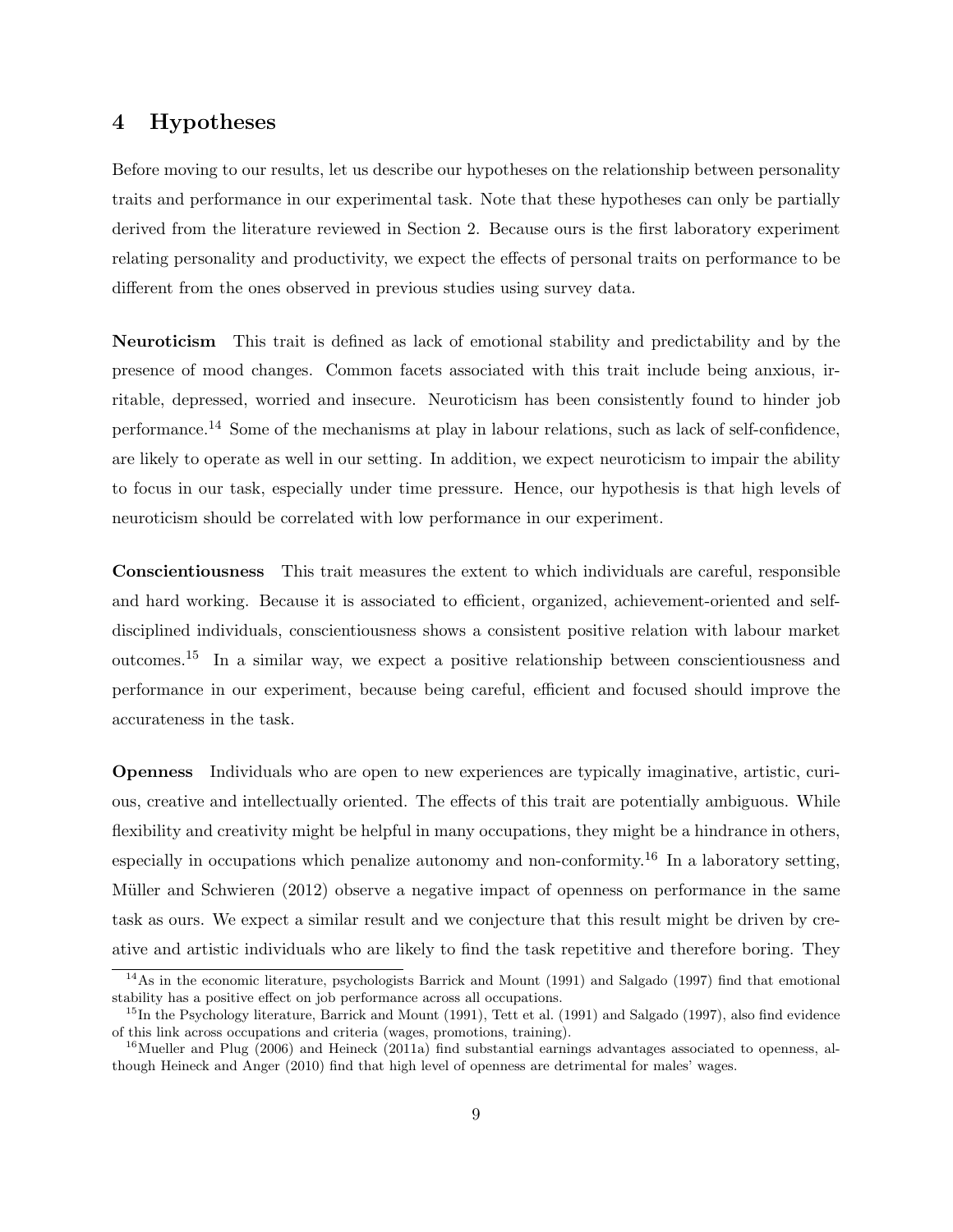might also be more likely to engage in the experiment, as a new experience, but the characteristics of the task are likely to countervail this initial positive effect. Therefore, we expect a negative net effect of openness on performance in our task.

Agreeableness Defined as the tendency to cooperate and help others, agreeableness is associated to altruism, compliance, modesty, sympathy and trust. Survey evidence suggests that the overall effect of agreeableness on labour market outcomes is negative. Even though agreeable individuals may be more successful in team work, three mechanisms might countervail this positive effect in the workplace. First, helping others may reduce individual productivity. Second, agreeable people may be less effective when bargaining their wage. Finally, agreeable individuals may enter less stable and lower paid occupations.<sup>17</sup> None of these potential mechanisms are present in a laboratory setting, neither does our task benefits from team work. We expect agreeable individuals to be more prone to cooperate with the experimenter. But this desire to perform well might hinder rather than boost their performance if they get too stressed or anxious because of this. Hence, we have no clear hypothesis on the effect of agreeableness on performance in our task.

Extraversion This personality trait is defined as an orientation towards the outer world. It is described by facets such as warmth, gregariousness, assertiveness, activity and excitement seeking. Barrick and Mount (1991) suggest that extraversion actually consists of two components, ambition and sociability. Whereas it is hard to think that sociability could play a role in our experiment, the facets associated to ambition, such as assertiveness or activity, could have a positive impact on performance. Nonetheless, Sternberg and Ruzgis (1994) find that extroverts are less vigilant and show more fatigue than introverts during extended tests. In the context of our experiment, extraversion might have a negative effect on performance given the length and the nature of the task. Hence, the expected impact of extraversion on performance in our setting remains an open question.

To conclude this Section, let us summarize the hypothesis that we will take to the data:

Hypothesis 1 Neuroticism is negatively associated with performance.

Hypothesis 2 Conscientiousness is positively associated with performance.

Hypothesis 3 Openness has a negative relationship with performance.

 $17$ Fletcher (2013) finds that this negative effect of agreeableness also applies to employment status.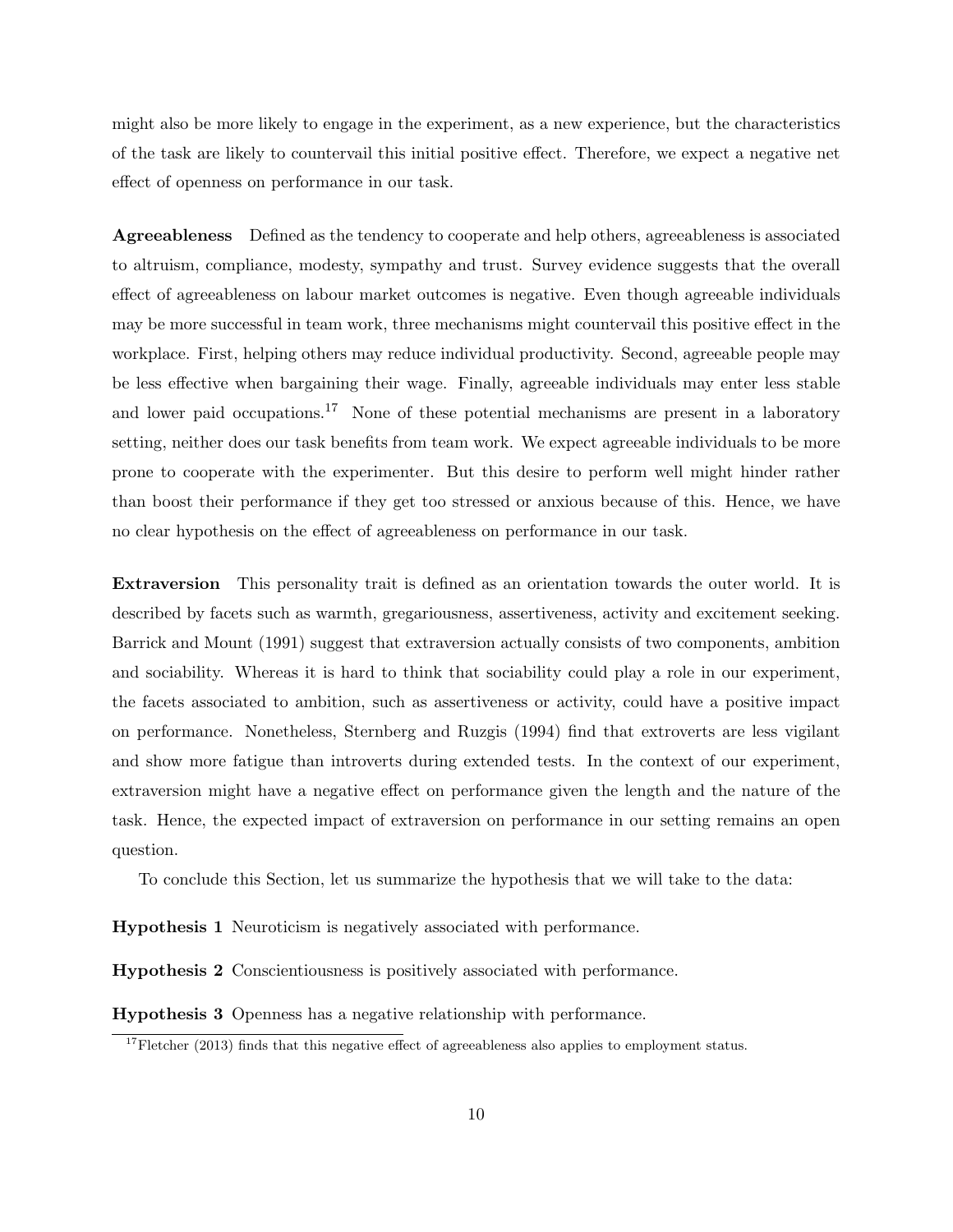### 5 Results

This section presents our baseline results and investigates whether the relationship between personality traits and productivity is heterogeneous across individual characteristics. We estimate the following specification by Ordinary Least Squares (OLS):

$$
Y_i = \alpha + \sum_{k=1}^{5} \beta_k \text{score}_{ki} + \gamma X_i + \varepsilon_i
$$

where  $Y_i$  is our productivity measure,  $k = 1, ..., 5$  are each of the Big Five personality traits (Extraversion, Agreeableness, Neuroticism, Conscientiousness and Openness), and  $X_i$  are personal characteristics. When looking at heterogeneous results, we interact the Big Five scores with personal characteristics such as gender, major of specialization or family background. We favour parsimonious specifications to account for the low statistical power innate to the sample size in experimental settings. All our specifications control for gender, age, major of specialization and level of study. In addition, our results are robust to controlling for parental background, and average grade in college as an imperfect measure of cognitive ability.

Furthermore, in order to minimize the number of parameters to be estimated, we assume that the effect of personality traits on performance is linear, which we carry on to our estimation of heterogeneous effects. We tested for non-linearities by including a series of dummies for different intervals of values of each trait, and found no evidence of this alternative specification providing a better fit for our data. To allow for an easier interpretation of our estimates, Big Five scores are standardized to have mean zero and standard deviation of one in all reported specifications.

### 5.1 Baseline results

Table 2 presents our baseline estimates of the effect of personality traits on the log of total earnings (Column (1)). The Big Five personality traits are jointly significant, and the individual scores are largely consistent with our hypotheses. As in previous literature using survey data and our hypothesis H1, more neurotic subjects tend to perform significantly worse in our task: an increase of a standard deviation in the level of neuroticism is associated with a decrease in performance of about 2.9%, which translates into a 0.1 standard deviation in our distribution of payoffs. Thus, our results support the idea that neuroticism contributes to differences in wages through productivity.

Our hypothesis regarding conscientiousness (H2) is also confirmed. We find a positive and significant effect of this trait on performance, in line with results obtained in both the Economics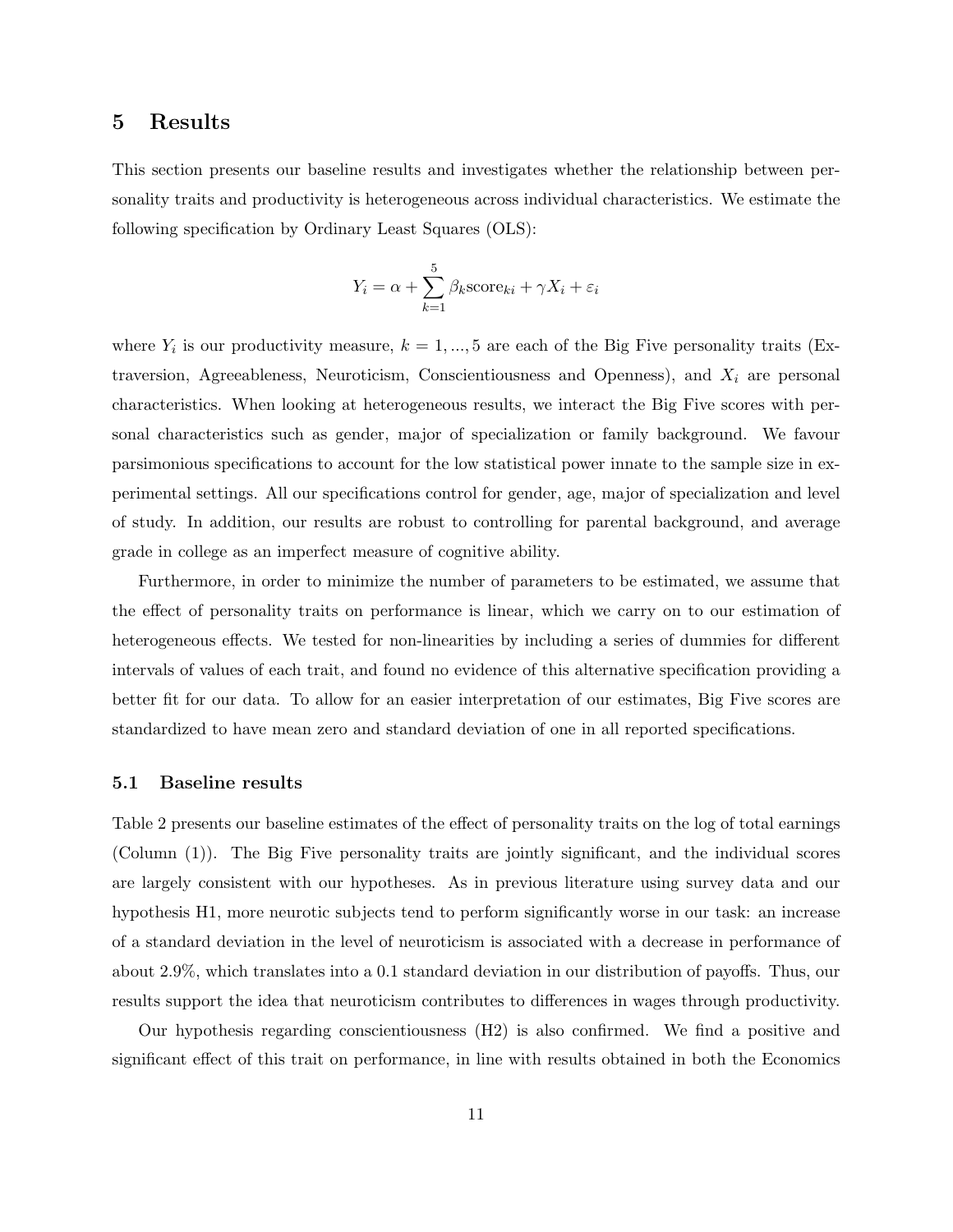and the Psychology literatures. An increase of a standard deviation in the level of conscientiousness is correlated with an increase of 2.6% in total payoff. On the other hand, we find no evidence that the level of extraversion of an individual may be correlated with performance in the task. However, coefficients of agreeableness and openness are, although insignificant, negative and of sizeable magnitude.<sup>18</sup> We expected that negative effect of openness given the repetitive nature of the task which can make the novelty of the experience vanish quite rapidly (H3). The result on agreeableness is in line with the one found in the survey literature. In our setup, it suggests that more agreeable subjects might worry in excess about performing well. Unfortunately, our data does not allow to estimate precisely non-linear effects which could help to substantiate this conjecture.

Taking advantage of the set-up of our experiment, we also check whether the relationship between personality traits and performance changes as subjects get more familiar, tired or bored with the task. In columns (2) and (3) of Table 2, we estimate a separate regression for the main outcome (log of payoffs) in each round of the task. We do not find evidence of the impact of personality traits varying in magnitude as the task evolves. However, we gain some precision, with the negative effects for agreeableness and openness becoming significant for some rounds.

Table 2 also reports two additional measures of performance available from our experiment: the number of correct items in Column (4) and the total number of items answered in Column (5). While the task at hand should be relatively simple for a university student, it is time-limited and wrong answers entail a penalty. Therefore, there is a trade-off between the number of sums answered and the time spent per item, which, conditional on cognitive ability, should increase the probability of answering correctly. The relationship between personality traits and these two measures of performance is very similar to the one with total payoffs. Therefore, we will restrict our attention to the this outcome for the rest of the analysis.

As a further robustness check of the representativeness of our sample, we make use of the information provided in the questionnaire and estimate the relation between personality traits and grades for all individuals and wages for those in the labour force at the time of the experiment. While this estimation (not shown) is severely affected by selection, we find consistent results with prior literature (Fletcher 2013), with more conscientious individuals reporting higher grades and hourly wages.

<sup>&</sup>lt;sup>18</sup>We do not observe subjects with very low scores in either of these traits. This is to be expected, given that subjects needed to volunteer to participate in the experiment and that requires a certain level of empathy and openness to new experiences.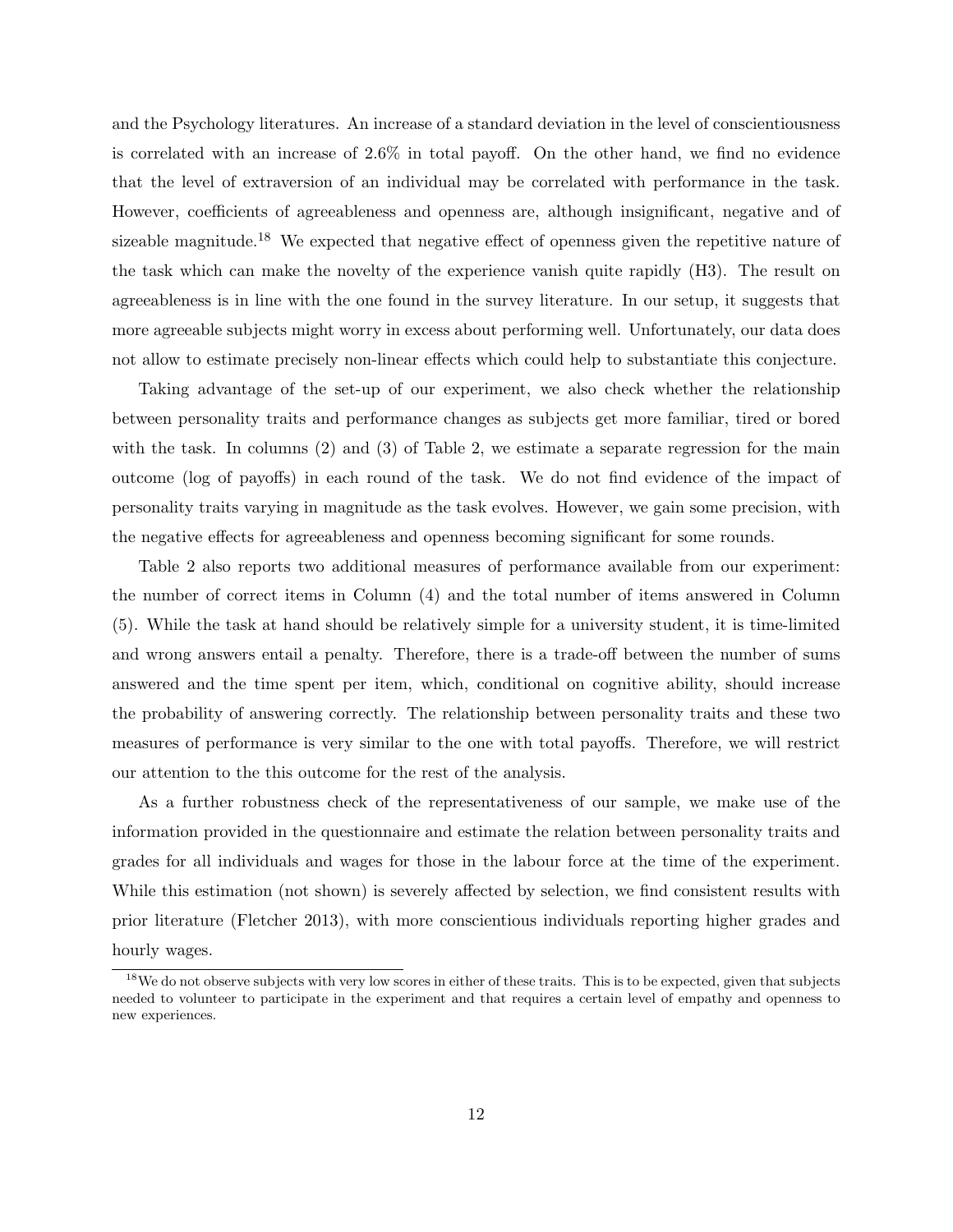### 5.2 Heterogeneous effects

We now turn our attention to the possibility that personality traits may be correlated with productivity differently by subsamples. In particular, we are interested in whether individuals of different gender, major of study (as a proxy for occupation), and family background present differential effects of personality traits on productivity.

As expected, because the task chosen has been shown to be gender neutral (Niederle and Vesterlund 2007), we do not find in our previous estimation any evidence that women and men differ in performance for any of our measures. However, there are significant gender differences in the distribution of two personality traits. Figure 1 and statistical tests confirm that, in our sample, women tend to be more agreeable (two sample t-test,  $t = 2.171$ ,  $p = 0.015$ ) and neurotic ( $t = 3.878$ ,  $p < 0.001$ ) than males. This is consistent with a number of studies on gender differences in personality traits (Costa Jr, Terracciano and McCrae 2001, Schmitt, Realo, Voracek and Allik 2008). Thus, we explore whether the relationship between personality and performance differs for men and women.

Table 3 presents our first set of heterogeneous effects. Column (1) includes the baseline results for ease of comparison. Column (2) allows the effect to vary between men and women. Interestingly, traits that vary in their distribution by gender (agreeableness and neuroticism) do not appear to impact differently male and female productivity. However, other traits seem to affect productivity differentially by gender. In particular, increases in the level of extraversion are positively correlated with productivity for men and negatively correlated for women. A rise of one standard deviation in extraversion increases earnings by 4% for men and decreases them by 3.5% (point estimate for women -0.035 (0.021)) for women. The differential effect of extraversion by gender is in line with the results obtained by Heineck and Anger (2010) using survey data, who find a wage penalty of 4% for women and a wage premium of 3% for men. Similarly, Fletcher (2013) obtains a wage premium of extraversion for men. The extraversion factor includes facets that might be correlated with productivity differently, and that are more or less salient in men and women. For instance, Costa Jr et al. (2001) report that men show larger scores in the facets of extraversion associated with ambition (assertiveness and activity) whereas women score higher in the facets associated with sociability (warmth, gregariousness and positive emotions), which may have different effects on productivity. By looking at the specific items of the Big Five Inventory related to extraversion, we find that men report themselves as more assertive than women  $(t = 1.681, p = 0.047)$ . This difference in assertiveness might be driving the heterogeneous effect of extraversion. Unfortunately,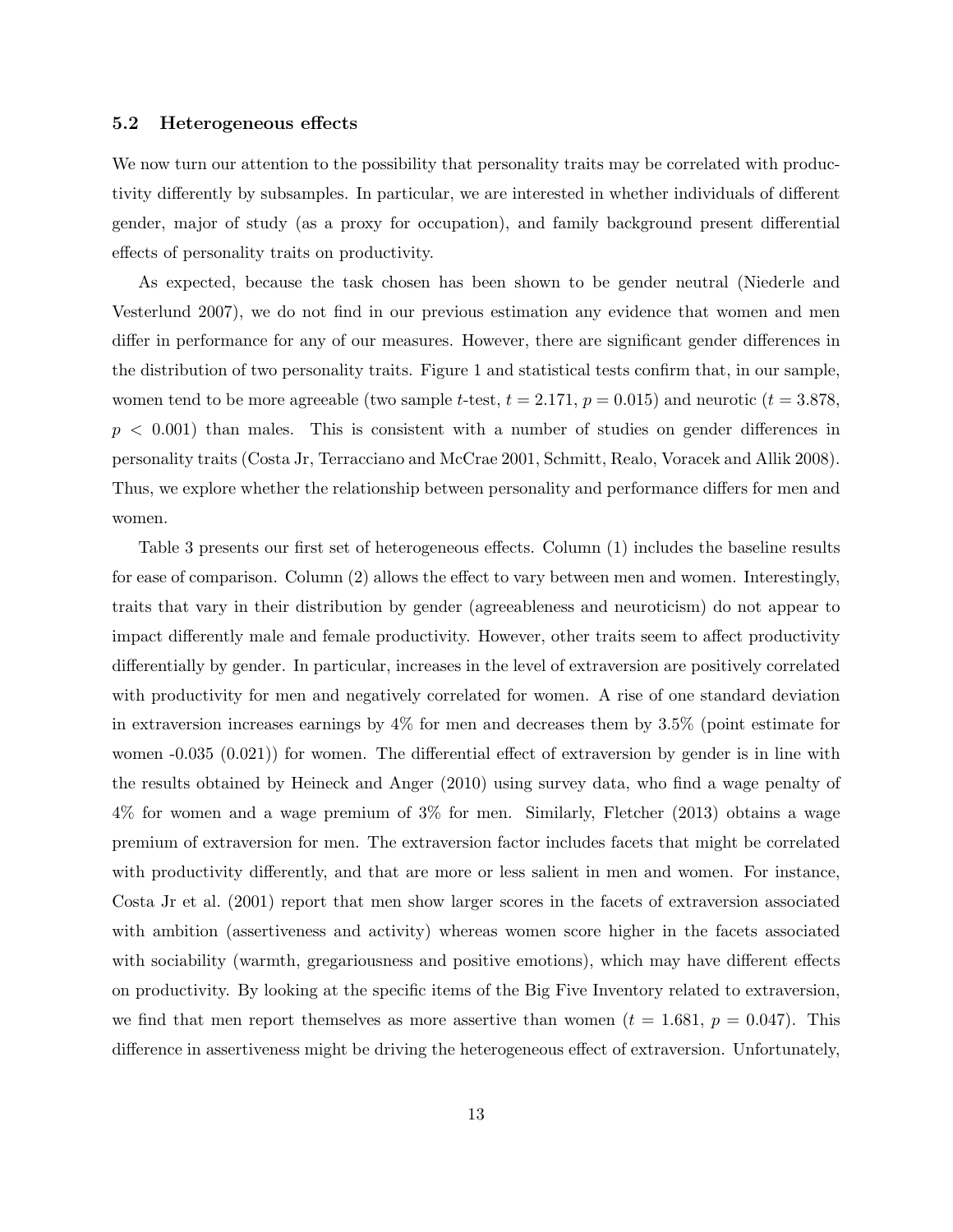our sample size does not allow for a more detailed investigation of the source of this result.

Female participants who score highly in openness to experience obtain a significantly lower payoff (point estimate for women -0.059 (0.020)). We observe no difference for men with a higher score in this trait. Although we do not observe any significant differences in the distribution of openness, women score higher in items measuring how much individuals value artistic and aesthetic experiences ( $t = 3.334$ ,  $p < 0.001$ ) and the sophistication of their taste in arts and literature  $(t = 3.183, p < 0.001)$ . Hence, more open women may find our experimental task to be specially boring and uninteresting, leading them to score worse than more open men.<sup>19</sup>

Next, we explore an additional source of student heterogeneity, major of study. When the entire sample is considered, individuals enrolled in scientific majors perform significantly better, which is not surprising given the nature of the task. Similarly to occupational choice, there might be unobservable characteristics that determine self-selection into a particular major. These unobservables could condition how personality traits influence performance even after controlling for family background and our proxy for ability. Therefore, the major of specialization might be capturing an array of individual characteristics. In addition, there are some significant differences in the distribution of traits by major. As suggested by Figure 2, we find that individuals enrolled in majors offered by the Australian School of Business (Business majors hereafter) or in Fine Arts majors score higher in extraversion (two sample t-test,  $t = 2.063$ ,  $p = 0.019$ ) and neuroticism ( $t = 1.937$ ,  $p = 0.026$ ). These differences are consistent with those observed in the literature (see, for example, De Fruyt and Mervielde (1996) and Rubinstein (2005)).<sup>20</sup>

Column (3) of Table 3 presents the results when the effects are allowed to vary by major. The omitted category corresponds to students majoring in a scientific discipline. Neuroticism is correlated with lower performance for Science majors, while the net effect is negligible for non-Science majors (point estimate for non-Science majors  $-0.002$  (0.017)). We find no differential effects of extraversion, agreeableness or conscientiousness by major of study. As in the case of female subjects, we do find that higher levels of openness are correlated with lower performance for non-Science majors (point estimate -0.063 (0.017)), with a smaller beneficial effect for Science majors.

While all regressions control for gender and major, it may be the case that some of the differences are driven by the gender composition of the samples of Science and non-Science majors. About

 $19$ Müller and Schwieren (2012) find a negative correlation between openness and earnings in a similar experimental setting, although they do not disaggregate their results by gender.

 $^{20}$ Only 37 subjects reported an major in fine arts, preventing a more detailed analysis in this sample.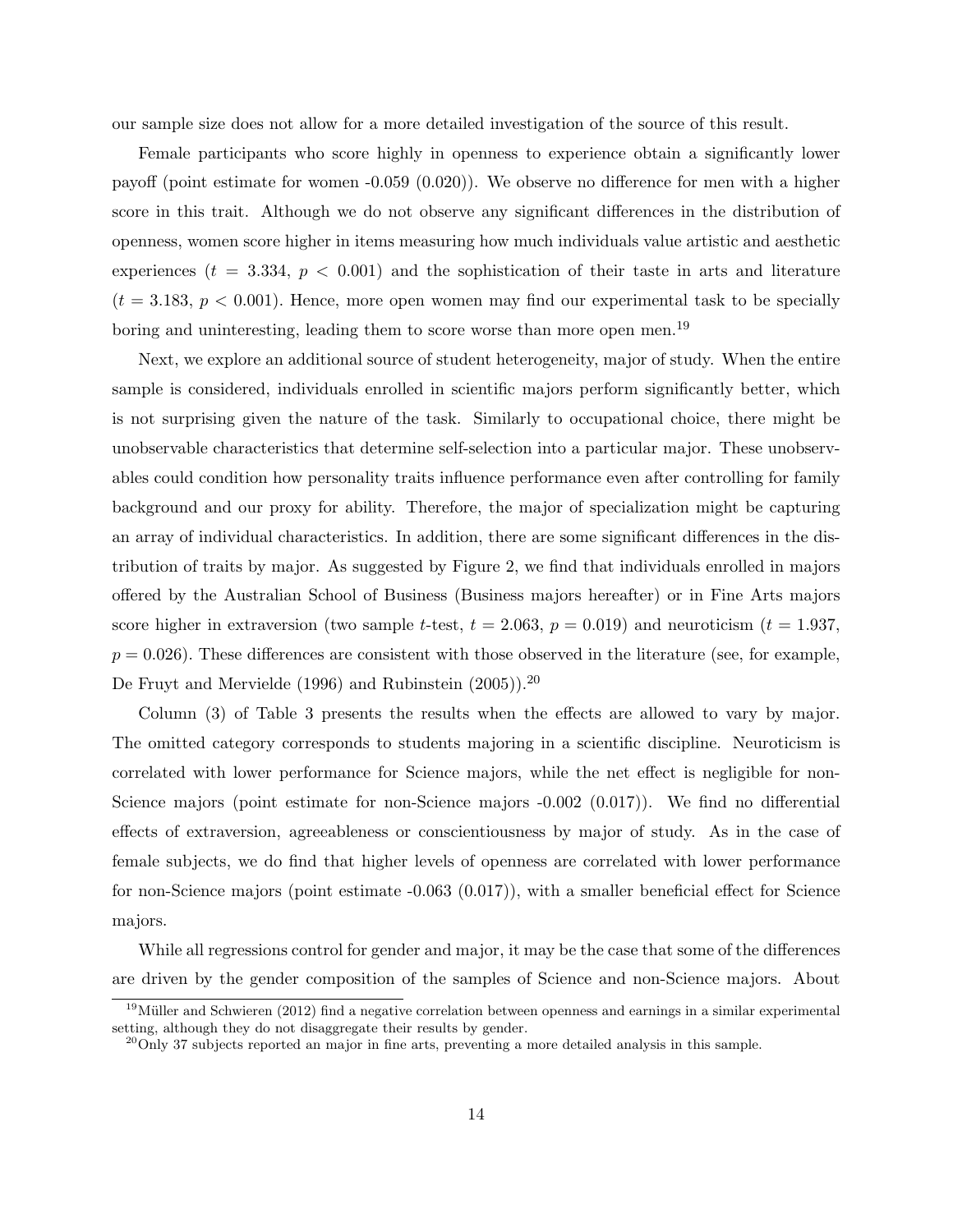60% of Science majors are men while the percentage goes down to 35% for Business and Fine Arts majors. Hence, it might be that the heterogeneous effect of openness by major is actually driven by the differential effect of openness by gender. The specification presented in Column (4) shows that this is not the case. The effect of openness is different across gender and majors. An increase of one standard deviation in the openness score for a man who chooses a scientific major is correlated with an increase in productivity of 5%, while this effect is negligible for women in science (point estimate -0.0005 (0.025)), and negative by almost 9% for women enrolled in Business and Fine Arts (point estimate -0.087 (0.020)). This suggests that the detrimental effect of openness on productivity is not only driven by the gender composition of majors.

As in the case of gender, we find differences by major in one important item: Science majors report themselves to be more inventive than Business and Fine Arts majors ( $t = 2.174$ , p-value = 0.015). Being inventive might be helpful in our task since more inventive individuals will find more efficient ways of adding arrays of two digits numbers. Interestingly, male participants also report themselves to be more inventive than female participants ( $t = 2.455$ , p-value = 0.007). Hence, it seems that being more open makes salient different aspects of this trait by gender and major. An increase in openness for women and participants in Business and Fine Arts majors implies a higher increase in artistic inclination and a lower increase of inventiveness than for men or participants in Scientific majors. As discussed, these two aspects have plausible opposite effects on performance. Therefore, differences in inventiveness and in the taste for aesthetic and artistic experiences might be responsible for the differential impact of openness on performance in our task.

We now turn our attention briefly to family characteristics that could influence the link between personality traits and outcomes. Figure 3 presents the density functions for the subsamples of subjects by parental income and education. Individuals who classify their family income as high are more extroverted ( $t = -2.178$ , p-value = 0.030) and less neurotic ( $t = 1.983$ , p-value = 0.048) than the rest. However, we do not find any consistent evidence that individuals with high family income experience a different relation between personality traits and productivity (Column (2) of Table 4).

Individuals from families with at least one college educated parent score lower in conscientiousness ( $t = 1.790$ , p-value = 0.074, and graphic evidence from Figure 4). Column (3) of Table 4 explores the possibility that parental education may affect the relationship between personality and productivity. Individuals from low education families present a positive correlation between conscientiousness and productivity which is absent in individuals from families with high education (point estimate 0.017 (0.018)). Finally, Column (4) presents the results including interactions with both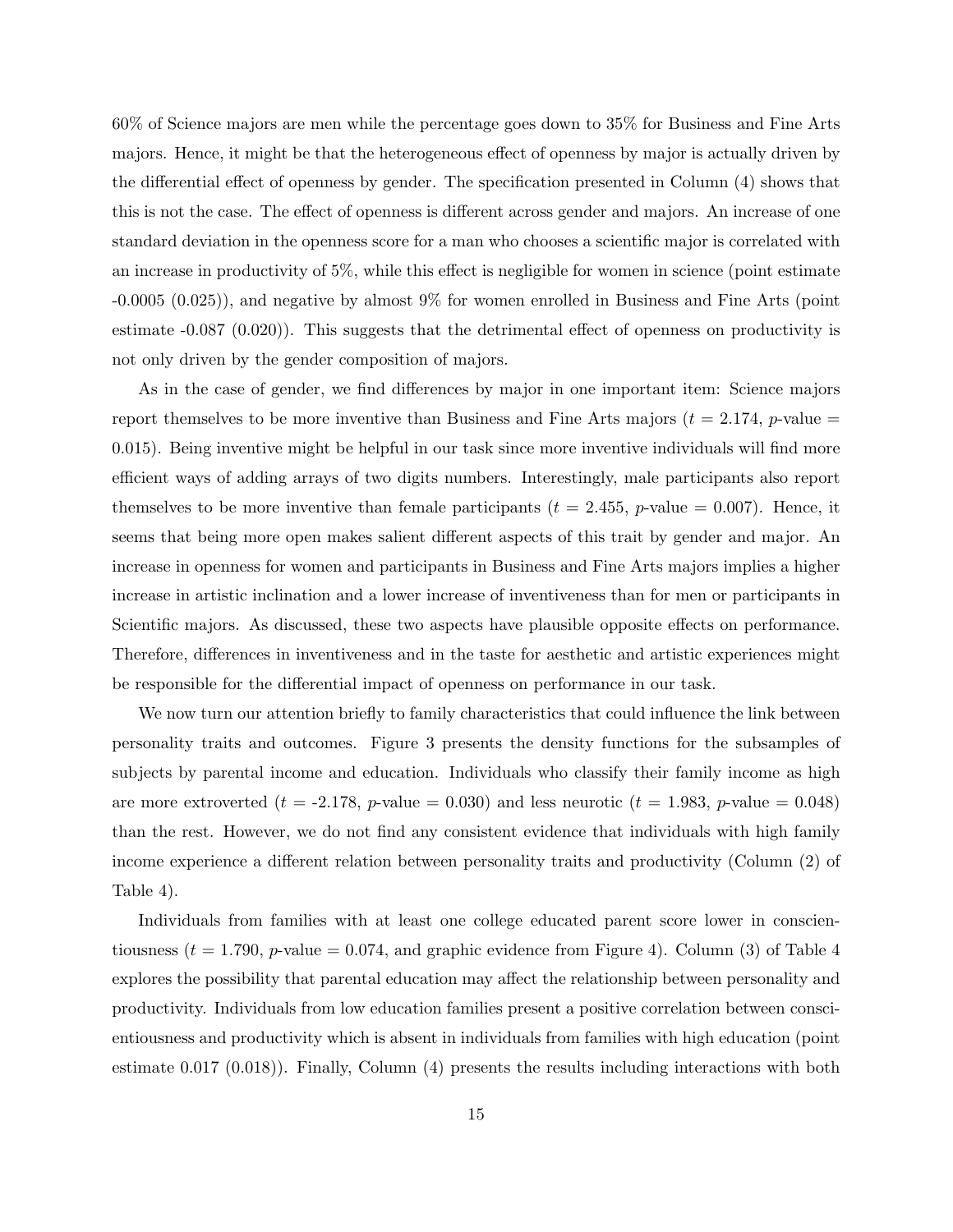proxies for family background. Our results still show that individuals from more disadvantaged educational backgrounds benefit more from conscientiousness than those from more advantaged ones. As a matter of fact, individuals who report their parental education to be low (both parents without any college education) score higher in this trait than subjects from more favourable backgrounds  $(t = 1.790, p-value = 0.037)$ . Because we are only considering university students, this difference suggests that higher conscientiousness is instrumental for educational attainment when parental education is not high. The differential effect of this trait might be capturing that earnings in the experiment are more substantial for subjects who come from less favourable backgrounds (the average payoff in the experiment of AU\$ 28.8 is 1.8 times the minimum hourly wage in Australia). These subjects may have higher incentives to perform well and conscientiousness is a useful trait to attain this goal.

# 6 Discussion

In this paper, we perform the first lab experiment on the link between individual productivity and personality traits. Our aim is to unbundle the channels behind the correlations between personality and labour market outcomes reported using survey data. The controlled environment of the lab allows us to disentangle whether previous results are due to productivity or to other factors such as occupational choice, wage bargaining or personal interactions in the work place.

As conjectured in Section 4, we find a robust negative correlation between neuroticism and performance (H1), and some evidence supporting a positive correlation between conscientiousness and productivity (H2). Similar effects are present in most of the studies on personality and labour market outcomes. Our results thus support the hypothesis that at least part of the effect of neuroticism and conscientiousness on earnings operates through productivity. On the other hand, we found only a very weak negative effect of openness to experience (H3) and agreeableness on performance. This suggests that the strong negative correlation between these traits and labour market outcomes observed in survey data is mostly driven by occupational choices, wage bargaining, or by cooperative behaviour being penalized in the labour market.

When looking at the interaction between personality traits and personal characteristics, we find noticeable heterogeneous effects. Increases in traits are correlated with productivity differently for men and women, even in our setting, where we can abstract from many factors affecting labour market relations. More extroverted women, for instance, exhibit lower performance, while more extroverted men earn a higher payoff than their less extroverted counterparts. We report some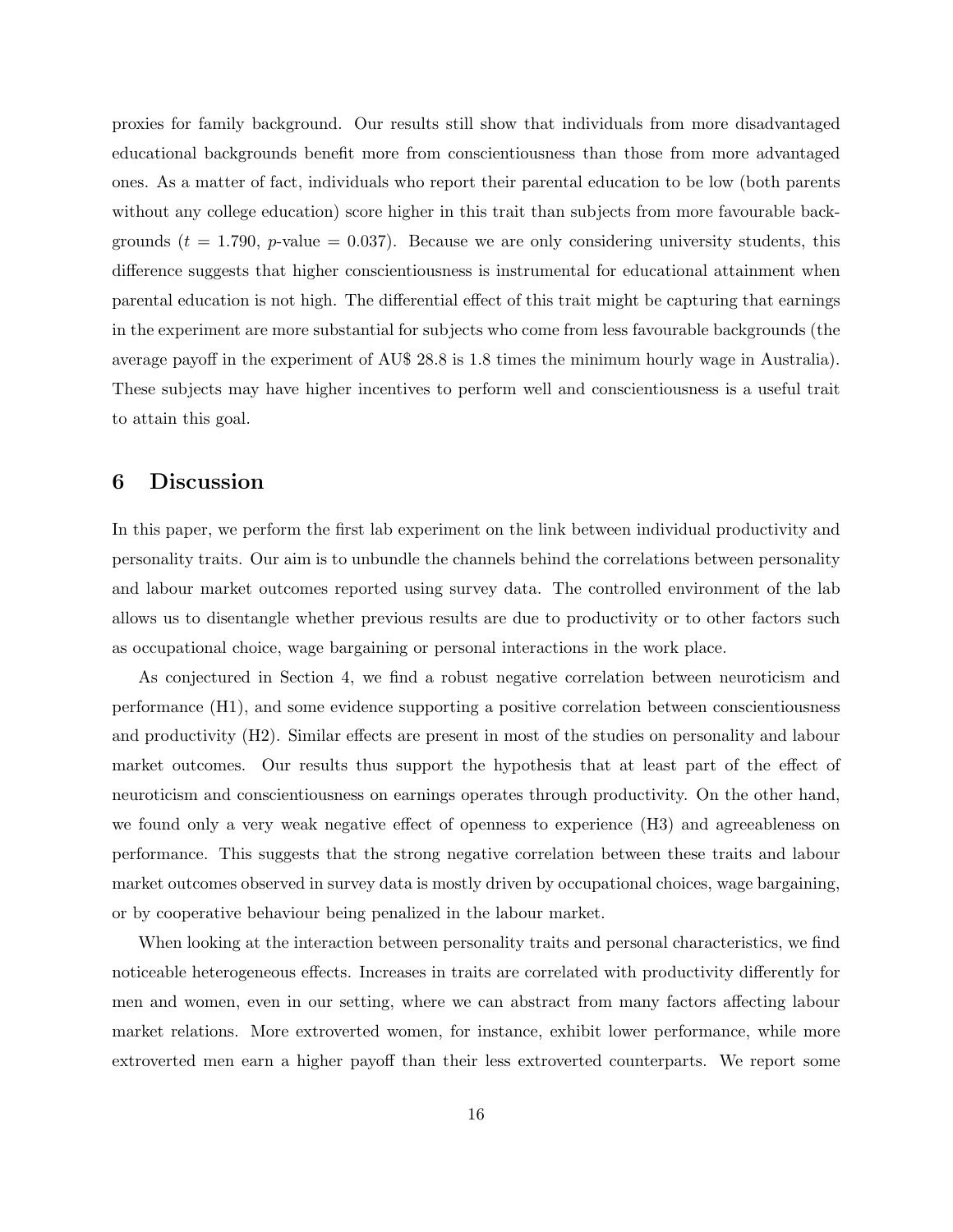heterogeneous effects by major, reinforcing the idea that our experimental setting can alleviate the problem of selection bias by occupation present in survey studies. Finally, we do not find consistent evidence that family background is shaping the impact of personality traits, suggesting that policies designed to alter non-cognitive skills may be effective across the entire income distribution.

One last remark is in order: performance in the task chosen should also be influenced by cognitive ability. Cognitive and non-cognitive abilities have been shown to interact with each other (Borghans et al. 2008). Therefore, our findings could be merely reflecting that individuals with higher cognitive abilities score higher in certain personality traits like openness and conscientiousness (Almlund et al. 2011). However, all the results shown are robust to including our best available control for cognitive ability, i.e., average coursework grade and indicators for whether subjects are honour students, masters or Ph.D. students. While these coefficients are highly significant, their inclusion in all the specifications does not affect the coefficient or the precision of our estimates of interest, suggesting that our results do not only reflect differences in cognitive abilities.<sup>21</sup>

Finally, the reader may argue that our results are contingent on the payment scheme we employ. However, we believe that piece rate in the most reasonable payment scheme. Even in real workplaces where wages are fixed, a good performance may lead to better promotion opportunities, better outside options and higher wages in general.

An increasing body of literature explores the relationship between personality traits and a wide variety of economic outcomes, such as educational attainment and labour income. Among these traits, the Big Five factor model has attained a prominent role. We contribute to this literature by illustrating how the Big Five factors correlate with productivity. However, further research is needed to achieve a comprehensive understanding of the role played by personality traits in labour market outcomes in general and in productivity in particular. As with any branch of the literature of recent development, measures are sometimes unsatisfactory, encompassing too much or too little information on the underlying characteristics that drive the relations reported. For instance, openness to experience and extraversion seem to encompass facets with very different economic implications, while facets across different factors may have similar economic effects. We are aware that the consensus on the validity and usefulness of the Big Five factor model is not universal among psychologists (see Almlund et al. (2011) for references). While we can not contribute to this debate, economists should learn more about the link between personality and economic outcomes

 $21$ While in an ideal setting we would have a perfect measure of cognitive ability, in addition to budget and time constraints of the experimental setting, IQ tests have been shown to be the result of cognitive and non-cognitive abilities (Almlund et al. 2011).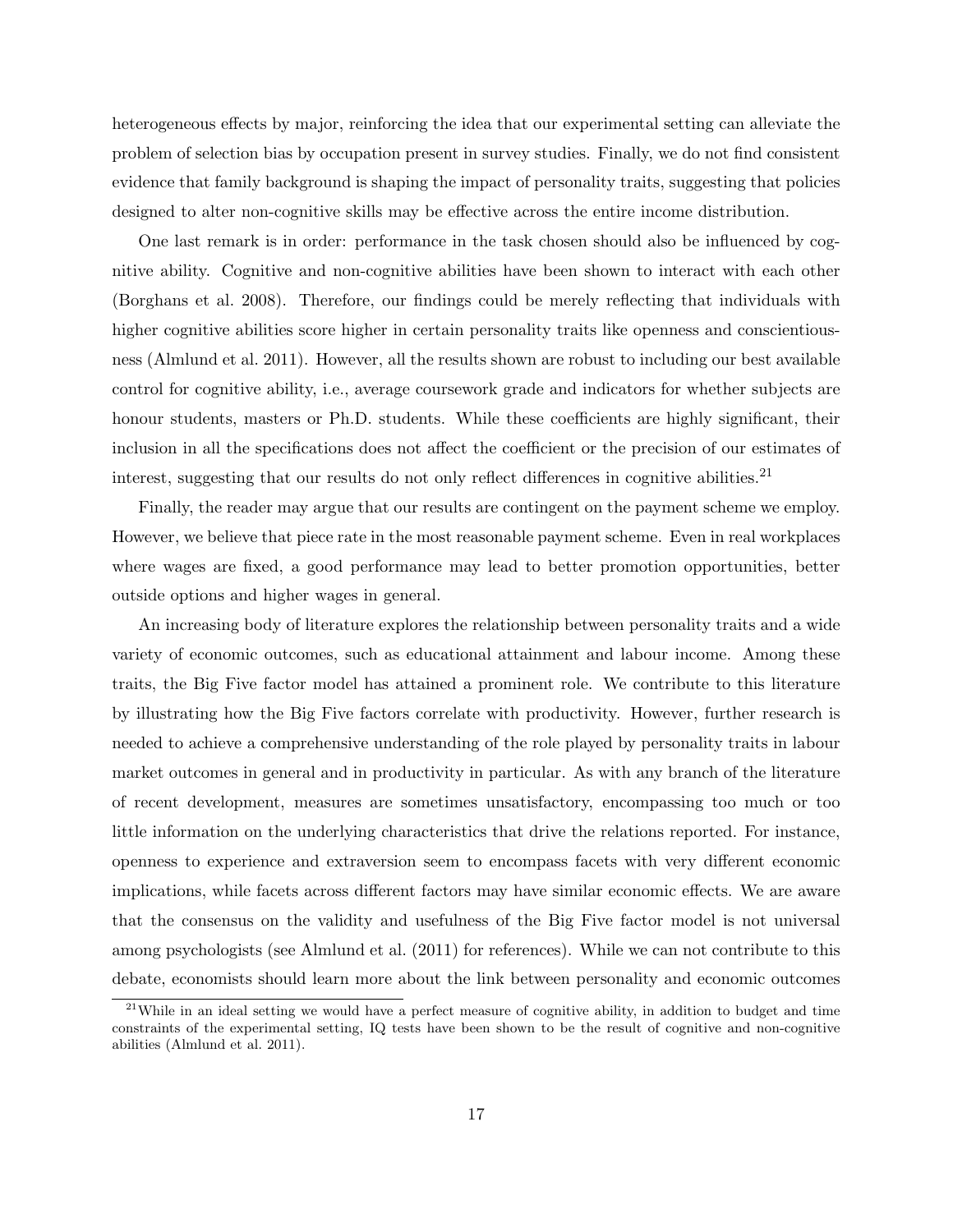by looking inside each trait for the facets of personality relevant to their specific research question. Any policy intervention designed to affect non-cognitive skills requires a deeper understanding of their potential impact on productivity across different populations.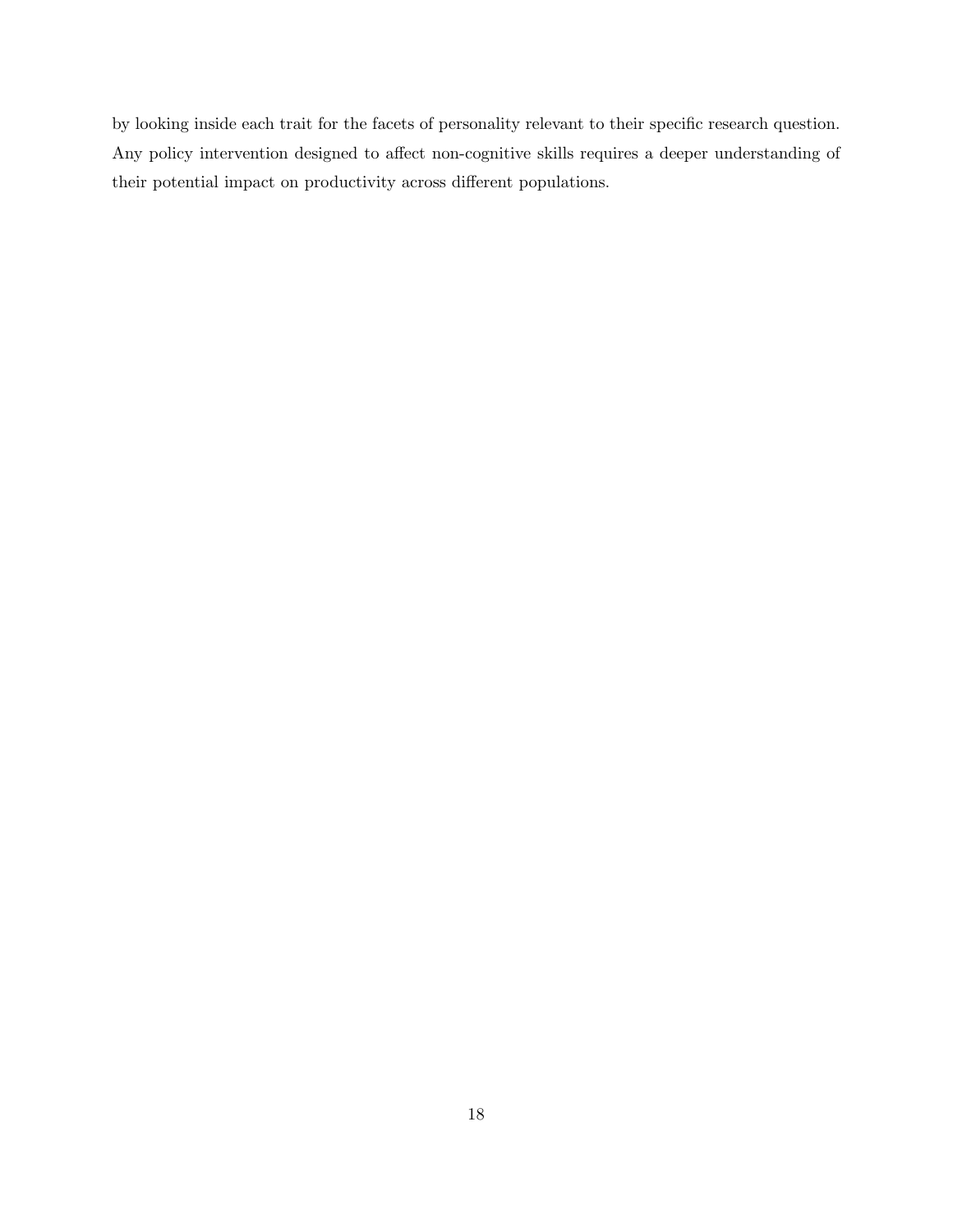# References

- Almlund, Mathilde, Angela Lee Duckworth, James J Heckman, and Tim D Kautz (2011) "Personality psychology and economics," Handbook of the Economics of Education, Vol. 4, No. 1, pp. 1–181.
- Barrick, Murray R and Michael K Mount (1991) "The big five personality dimensions and job performance: a meta-analysis," Personnel Psychology, Vol. 44, No. 1, pp. 1–26.
- Becker, Gary S. (1964) Human capital: A theoretical and empirical analysis, with special reference to education: University of Chicago Press, Chicago, University of Chicago Press.
- Blau, Francine D and Lawrence M Kahn (2005) "Do cognitive test scores explain higher US wage inequality?" Review of Economics and Statistics, Vol. 87, No. 1, pp. 184–193.
- Borghans, Lex, Angela Lee Duckworth, James J Heckman, and Bas Ter Weel (2008) "The economics and psychology of personality traits," Journal of Human Resources, Vol. 43, No. 4, pp. 972– 1059.
- Bouchard Jr, Thomas J and John C Loehlin (2001) "Genes, evolution, and personality," Behavior Genetics, Vol. 31, No. 3, pp. 243–273.
- Bowles, Samuel, Herbert Gintis, and Melissa Osborne (2001) "Incentive-enhancing preferences: Personality, behavior, and earnings," The American Economic Review, Vol. 91, No. 2, pp. 155–158.
- Caligiuri, Paula M (2000) "The Big Five personality characteristics as predictors of expatriate's desire to terminate the assignment and supervisor-rated performance," Personnel Psychology, Vol. 53, No. 1, pp. 67–88.
- Cawley, John, Karen Conneely, James Heckman, and Edward Vytlacil (1997) Cognitive ability, wages, and meritocracy: Springer.
- Cawley, John, James Heckman, and Edward Vytlacil (2001) "Three observations on wages and measured cognitive ability," Labour Economics, Vol. 8, No. 4, pp. 419–442.
- Chamorro-Premuzic, Tomas et al. (2005) Personality and intellectual competence: Psychology Press.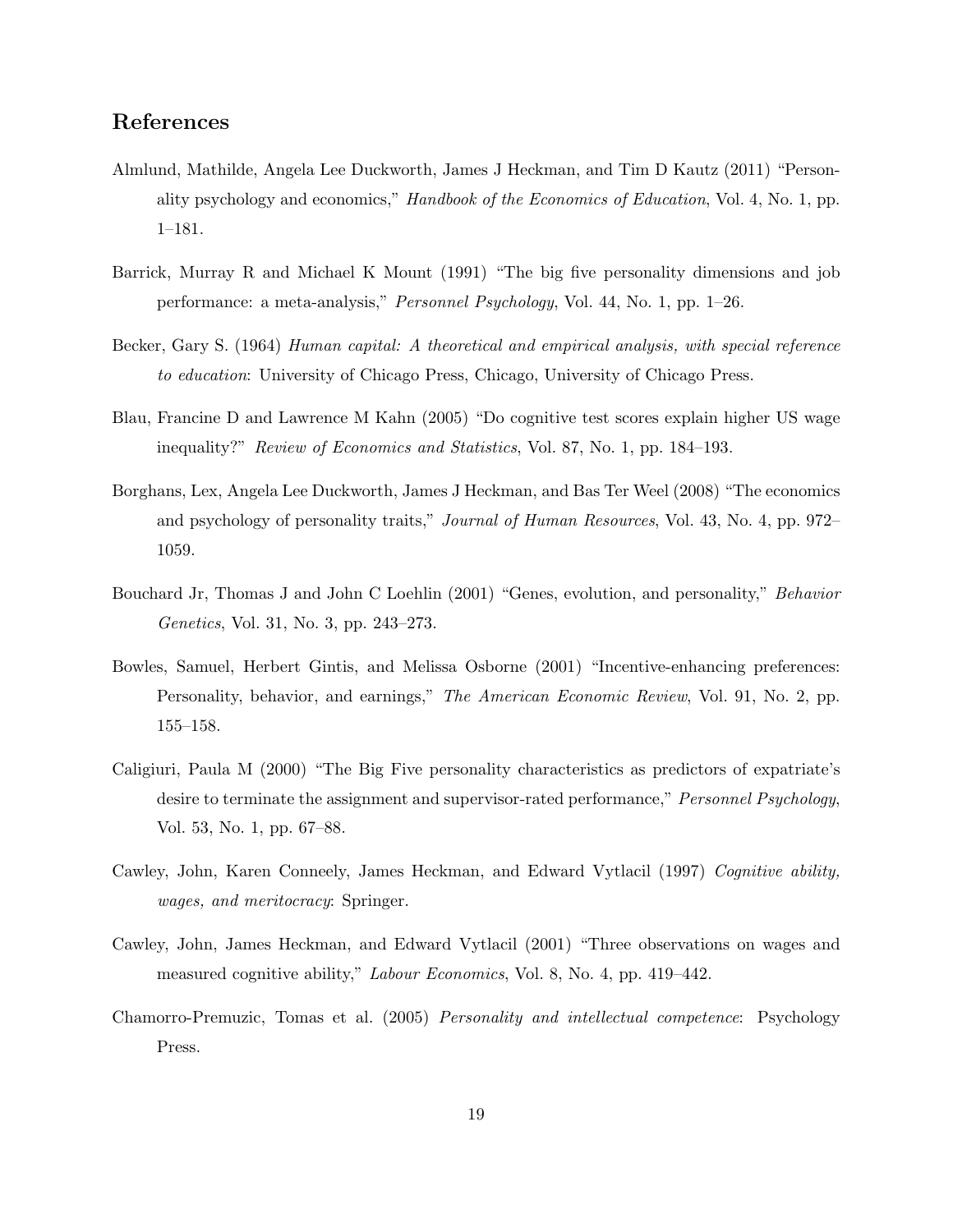- Charness, Gary and Peter Kuhn (2011) "Lab labor: What can labor economists learn from the lab?" Handbook of Labor Economics, Vol. 4, pp. 229–330.
- Cobb-Clark, Deborah A and Stefanie Schurer (2012) "The stability of Big Five personality traits," Economics Letters, Vol. 115, No. 1, pp. 11–15.
- Cobb-Clark, Deborah A and Michelle Tan (2011) "Noncognitive skills, occupational attainment, and relative wages," Labour Economics, Vol. 18, No. 1, pp. 1–13.
- Costa Jr, Paul, Antonio Terracciano, and Robert R McCrae (2001) "Gender differences in personality traits across cultures: robust and surprising findings," Journal of Personality and Social Psychology, Vol. 81, No. 2, p. 322.
- Costa, Paul T, Jeffrey H Herbst, Robert R McCrae, and Ilene C Siegler (2000) "Personality at midlife: Stability, intrinsic maturation, and response to life events," Assessment, Vol. 7, No. 4, pp. 365–378.
- Costa, Paul T and Robert R McCrae (1992) "Four ways five factors are basic," Personality and Individual Differences, Vol. 13, No. 6, pp. 653–665.
- Csikszentmihalyi, Mihaly (1997) "Flow and the psychology of discovery and invention," Harper-Perennial, New York.
- Cunha, Flavio, James J Heckman, and Susanne M Schennach (2010) "Estimating the technology of cognitive and noncognitive skill formation," Econometrica, Vol. 78, No. 3, pp. 883–931.
- Cunha, Flavio and James J Heckman (2008) "Formulating, identifying and estimating the technology of cognitive and noncognitive skill formation," Journal of Human Resources, Vol. 43, No. 4, pp. 738–782.
- De Fruyt, Filip and Ivan Mervielde (1996) "Personality and interests as predictors of educational streaming and achievement," European Journal of Personality, Vol. 10, No. 5, pp. 405–425.
- Dee, Thomas S (2007) "Teachers and the gender gaps in student achievement," Journal of Human Resources, Vol. 42, No. 3, pp. 528–554.
- Delfgaauw, Josse, Robert Dur, Joeri Sol, and Willem Verbeke (2013) "Tournament incentives in the field: Gender differences in the workplace," *Journal of Labor Economics*, Vol. 31, No. 2, pp. 305–326.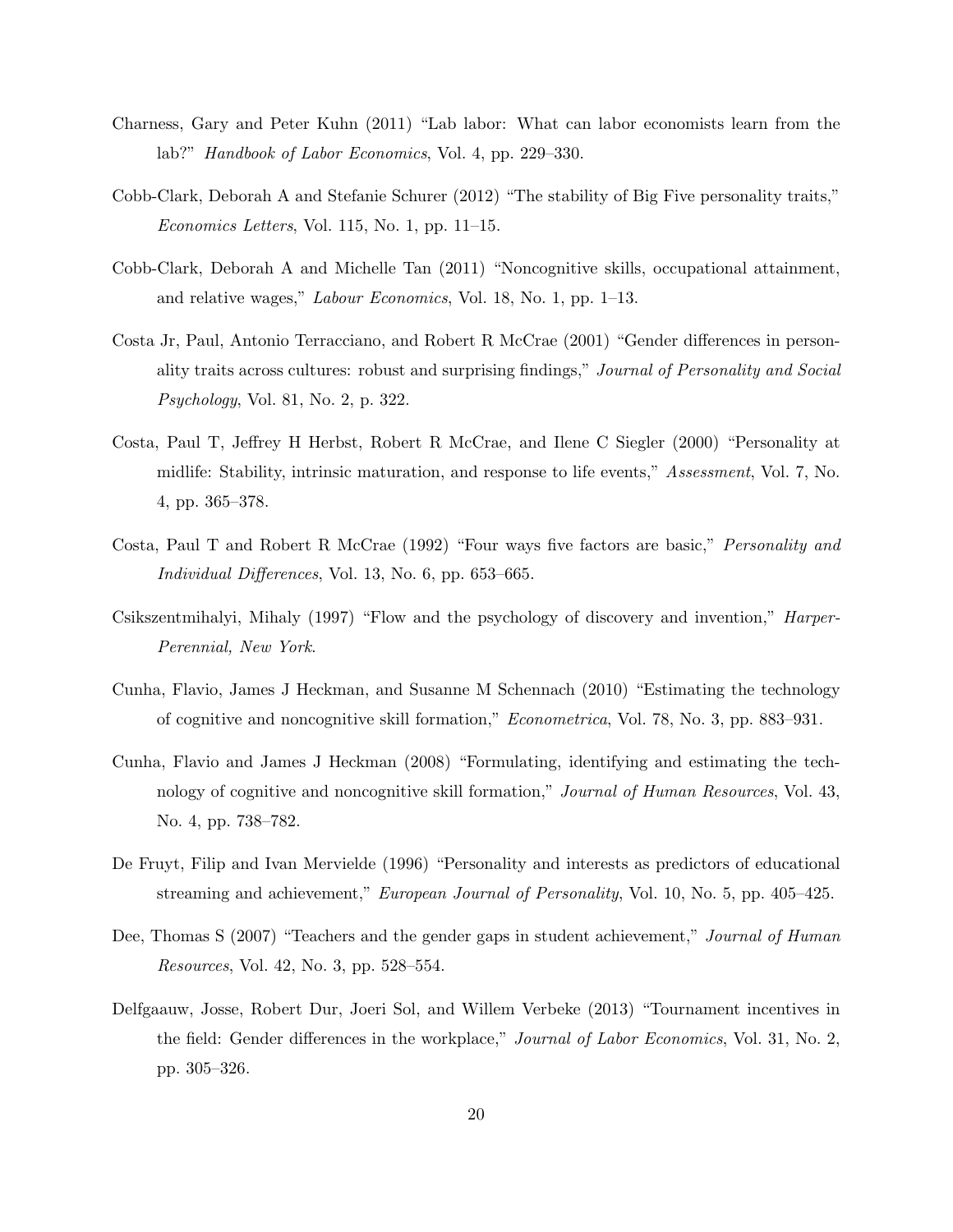- Deming, David (2009) "Early childhood intervention and life-cycle skill development: Evidence from Head Start," American Economic Journal: Applied Economics, Vol. 1, No. 3, pp. 111– 134.
- Fischbacher, Urs (2007) "z-Tree: Zurich toolbox for ready-made economic experiments," Experimental Economics, Vol. 10, No. 2, pp. 171–178.
- Fletcher, Jason M (2013) "The effects of personality traits on adult labor market outcomes: Evidence from siblings," *Journal of Economic Behavior & Organization*, Vol. 89, pp. 122–135.
- Goldsmith, Arthur H, Jonathan R Veum, and William Darity (1997) "The impact of psychological and human capital on wages," Economic Inquiry, Vol. 35, No. 4, pp. 815–829.
- Green, Francis, Stephen Machin, and David Wilkinson (1998) "The meaning and determinants of skills shortages," Oxford Bulletin of Economics and Statistics, Vol. 60, No. 2, pp. 165–187.
- Greiner, B. (2004) "An online recruiting system for economic experiments," Forschung und wissenschaftliches Rechnen. GWDG Bericht 63. Ges. für Wiss. Datenverarbeitung, Göttingen, pp. 79–93.
- Hamermesh, Daniel S (1999) "Changing inequality in markets for workplace amenities," The Quarterly Journal of Economics, Vol. 114, No. 4, pp. 1085–1123.
- Heckman, James J, Jora Stixrud, and Sergio Urzua (2006) "The effects of cognitive and noncognitive abilities on labor market outcomes and social behavior," Journal of Labor Economics, Vol. 24, No. 3, pp. 411–482.
- Heckman, James J, Seong Hyeok Moon, Rodrigo Pinto, Peter A Savelyev, and Adam Yavitz (2010) "The rate of return to the HighScope Perry Preschool Program," Journal of Public Economics, Vol. 94, No. 1, pp. 114–128.
- Heckman, James J and Tim D Kautz (2012) "Hard evidence on soft skills," Labour Economics, Vol. 19, pp. 451–464.
- Heckman, James J and Paul A LaFontaine (2010) "The American high school graduation rate: Trends and levels," The Review of Economics and Statistics, Vol. 92, No. 2, pp. 244–262.
- Heckman, James J and Yona Rubinstein (2001) "The importance of noncognitive skills: Lessons from the GED testing program," American Economic Review, pp. 145–149.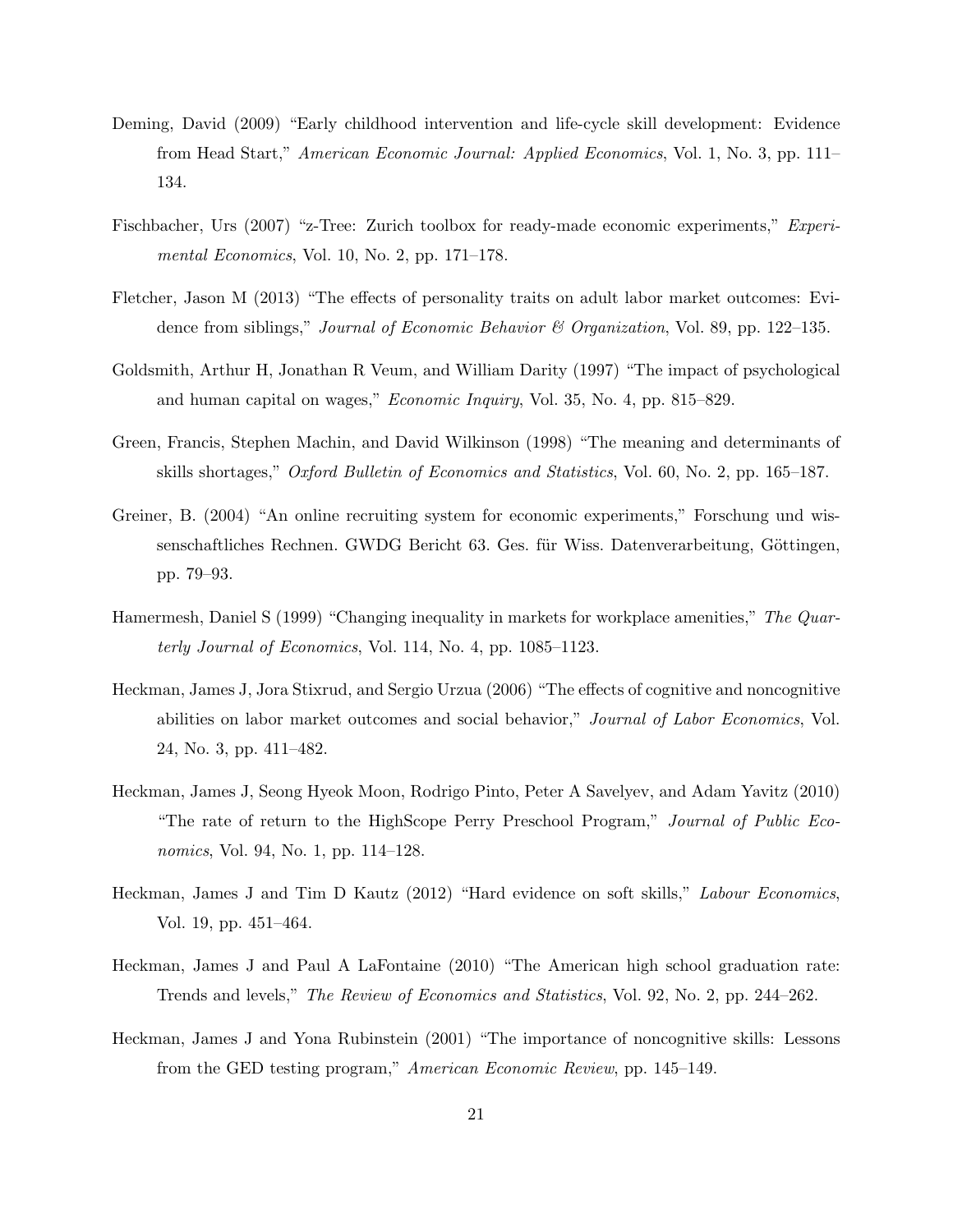- Heineck, Guido (2011a) "Do your brains help you out of unemployment?" Economics Letters, Vol. 111, No. 1, pp. 34–36.
- (2011b) "Does it pay to be nice? Personality and earnings in the United Kingdom," Industrial and Labor Relations Review, Vol. 64, No. 5, pp. 1020–1038.
- Heineck, Guido and Silke Anger (2010) "The returns to cognitive abilities and personality traits in Germany," Labour Economics, Vol. 17, No. 3, pp. 535–546.
- John, Oliver P, Eileen M Donahue, and Robert L Kentle (1991) "The big five inventory versions 4a and 54," Berkeley: University of California, Berkeley, Institute of Personality and Social Research.
- John, Oliver P, Laura P Naumann, and Christopher J Soto (2008) "Paradigm shift to the integrative big five trait taxonomy," Handbook of Personality: Theory and Research, Vol. 3, pp. 114–158.
- Jones, Constance J, Norman Livson, and Harvey Peskin (2006) "Paths of psychological health: Examination of 40-year trajectories from the Intergenerational Studies," Journal of Research in Personality, Vol. 40, No. 1, pp.  $56-72$ .
- Judge, Timothy A, Chad A Higgins, Carl J Thoresen, and Murray R Barrick (1999) "The Big Five personality traits, general mental ability, and career success across the life span," Personnel Psychology, Vol. 52, No. 3, pp. 621–652.
- Juhn, Chinhui, Kevin M Murphy, and Brooks Pierce (1993) "Wage inequality and the rise in returns to skill," Journal of Political Economy, Vol. 101, No. 3, pp. 410–442.
- Katz, Lawrence F and Kevin M Murphy (1992) "Changes in relative wages, 1963–1987: supply and demand factors," The Quarterly Journal of Economics, Vol. 107, No. 1, pp. 35–78.
- Krueger, Robert F and Nicholas R Eaton (2010) "Personality traits and the classification of mental disorders," Personality Disorders: Theory, Research, and Treatment, Vol. 1, No. 2, pp. 97– 118.
- Martins, Pedro Silva (2010) "Can targeted, non-cognitive skills programs improve achievement? Evidence from EPIS,"Technical report, IZA Discussion Paper No. 5266.
- Mayer, John D, David R Caruso, and Peter Salovey (1999) "Emotional intelligence meets traditional standards for an intelligence," *Intelligence*, Vol. 27, No. 4, pp. 267-298.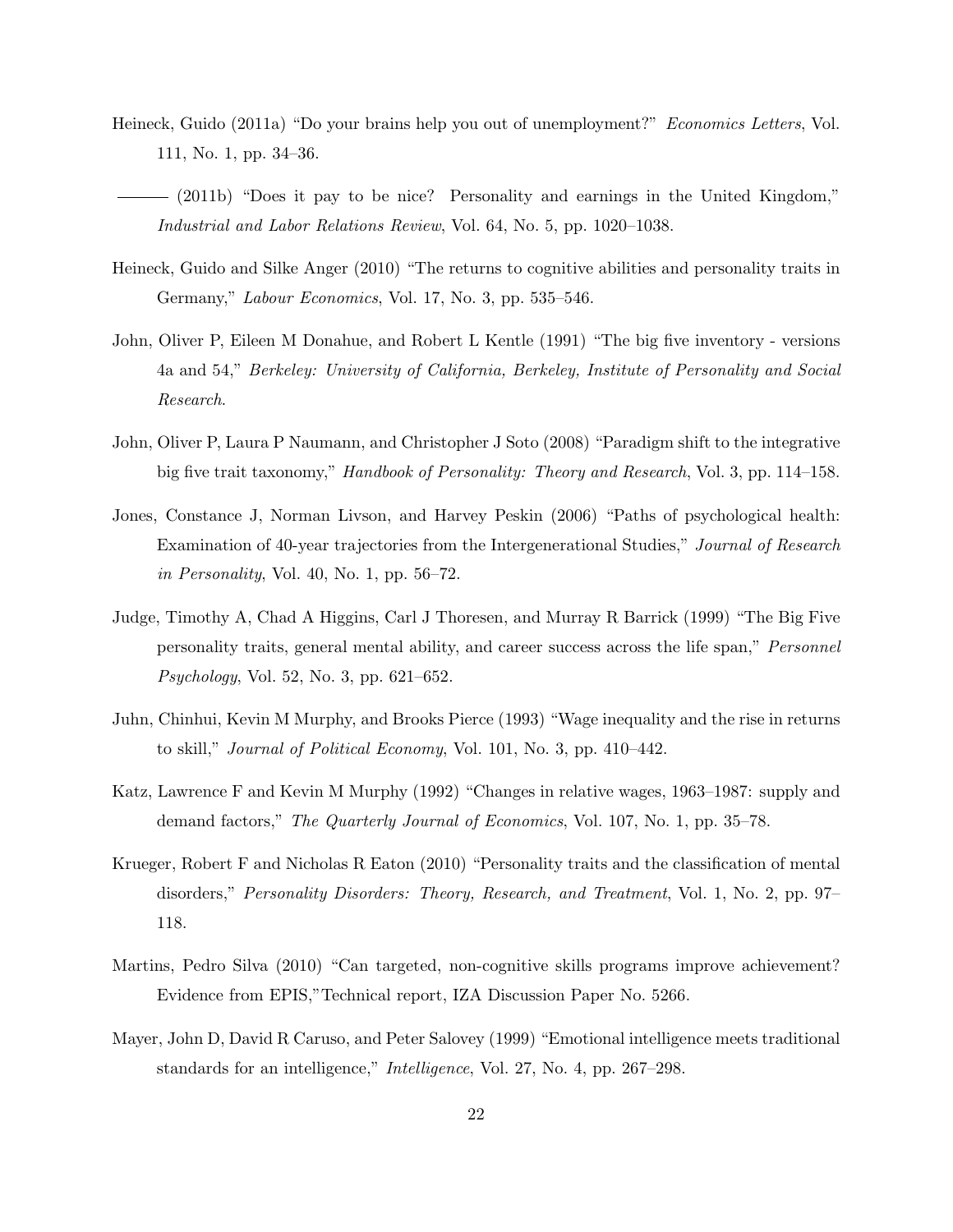- McCrae, Robert R and Paul T Costa Jr (1999) "A five-factor theory of personality," *Handbook of* Personality: Theory and Research, Vol. 2, pp. 139–153.
- McCrae, Robert R and Paul T Costa (1994) "The stability of personality: Observation and evaluations," Current Directions in Psychological Science, Vol. 3, No. 6, pp. 173–175.
- McCrae, Robert R and Antonio Terracciano (2005) "Universal features of personality traits from the observer's perspective: data from 50 cultures," Journal of Personality and Social Psychology, Vol. 88, No. 3, p. 547.
- Mueller, Gerrit and Erik Plug (2006) "Estimating the effect of personality on male and female earnings," Industrial and Labor Relations Review, Vol. 60, No. 1, pp. 3–22.
- Müller, Julia and Christiane Schwieren (2012) "Can personality explain what is underlying womens unwillingness to compete?" Journal of Economic Psychology, Vol. 33, No. 3, pp. 448–460.
- Mulligan, Casey B (1999) "Galton versus the human capital approach to inheritance," *Journal of* Political Economy, Vol. 107, No. 6, pp. 184–224.
- Murnane, Richard J, John B Willett, and Frank Levy (1995) "The growing importance of cognitive skills in wage determination," The Review of Economics and Statistics, Vol. 77, No. 2, pp. 251–66.
- Murnane, Richard J, John B Willett, M Jay Braatz, and Yves Duhaldeborde (2001) "Do different dimensions of male high school students' skills predict labor market success a decade later? Evidence from the NLSY," Economics of Education Review, Vol. 20, No. 4, pp. 311–320.
- Niederle, Muriel and Lise Vesterlund (2007) "Do women shy away from competition? Do men compete too much?" The Quarterly Journal of Economics, Vol. 122, No. 3, pp. 1067–1101.
- Nyhus, Ellen K and Empar Pons (2005) "The effects of personality on earnings," Journal of Economic Psychology, Vol. 26, No. 3, pp. 363–384.
- Osborne, Melissa Anne (2000) "The power of personality: Labor market rewards and the transmission of earnings," Doctoral Dissertations Available from Proquest. Paper AAI9988828. http://scholarworks.umass.edu/dissertations/AAI9988828.
- Perkins, David N and Shari Tishman (2001) "Dispositional aspects of intelligence,": Mahwah, NJ, Lawrence Erlbaum Associates, Publishers, pp. 233–257.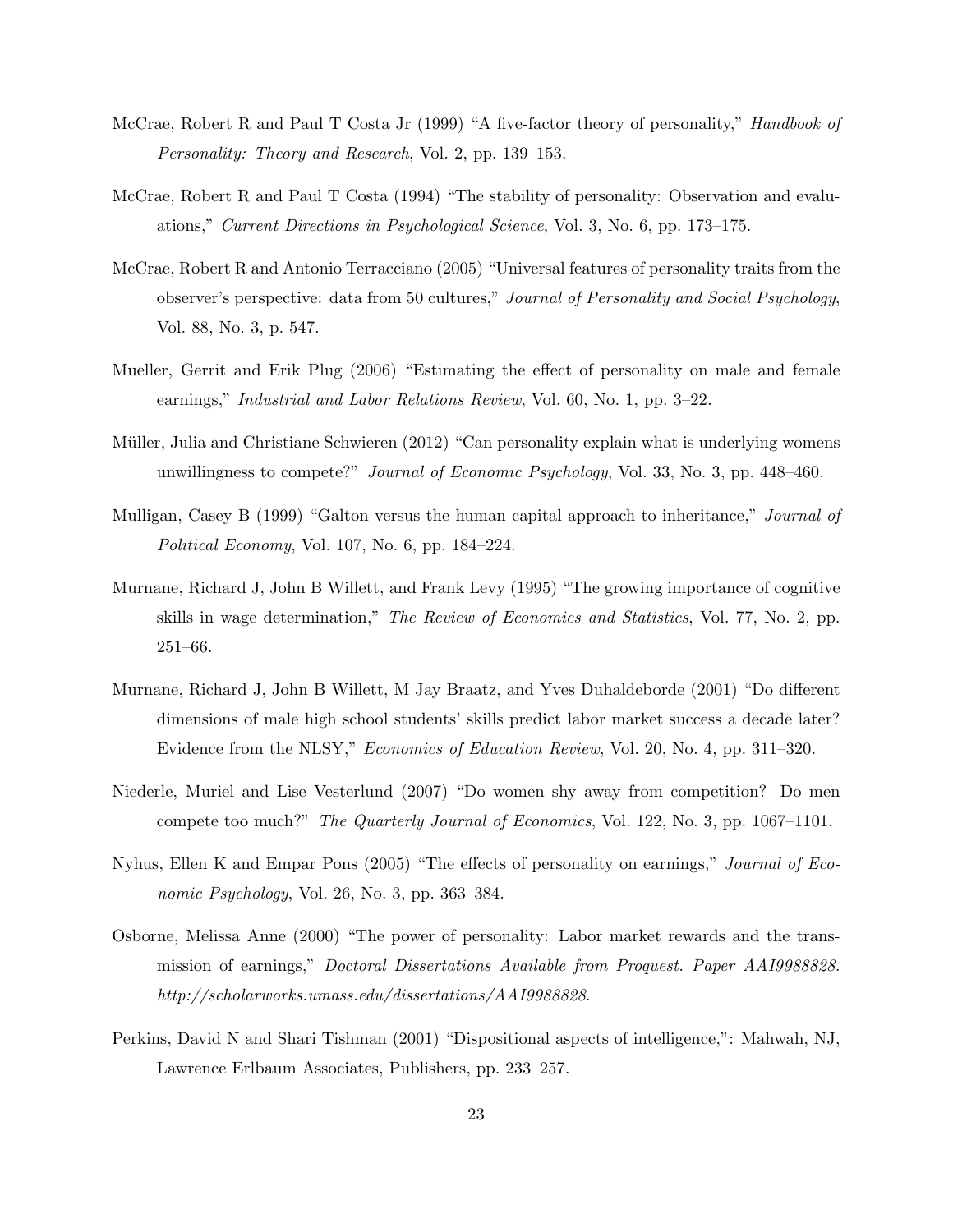- Roberts, Brent W and Wendy F DelVecchio (2000) "The rank-order consistency of personality traits from childhood to old age: a quantitative review of longitudinal studies," Psychological Bulletin, Vol. 126, No. 1, p. 3.
- Roberts, Brent W, Kate E Walton, and Wolfgang Viechtbauer (2006) "Patterns of mean-level change in personality traits across the life course: a meta-analysis of longitudinal studies," Psychological Bulletin, Vol. 132, No. 1, p. 1.
- Rubinstein, Gidi (2005) "The big five among male and female students of different faculties," Personality and Individual Differences, Vol. 38, No. 7, pp. 1495–1503.
- Salgado, Jesus F (1997) "The Five Factor Model of personality and job performance in the European Community," Journal of Applied Psychology, Vol. 82, No. 1, p. 30.
- Schmitt, David P, Anu Realo, Martin Voracek, and Jüri Allik (2008) "Why can't a man be more like a woman? Sex differences in Big Five personality traits across 55 cultures," *Journal of* Personality and Social Psychology, Vol. 94, No. 1, p. 168.
- Srivastava, Sanjay, Oliver P John, Samuel D Gosling, and Jeff Potter (2003) "Development of personality in early and middle adulthood: set like plaster or persistent change?" Journal of Personality and Social Psychology, Vol. 84, No. 5, p. 1041.
- Stankov, Lazar (2005) "g factor: Issues of design and interpretation," Vol. 279: Thousand Oaks, CA, Sage Publications Inc.
- Sternberg, Robert J and Patricia Ruzgis (1994) Personality and intelligence: Cambridge University Press.
- Sutin, Angelina R and Paul T Costa (2010) "Reciprocal influences of personality and job characteristics across middle adulthood," Journal of Personality, Vol. 78, No. 1, pp. 257–288.
- Tett, Robert P, Douglas N Jackson, and Mitchell Rothstein (1991) "Personality measures as predictors of job performance: a meta-analytic review," *Personnel Psychology*, Vol. 44, No. 4, pp. 703–742.
- Uysal, Selver Derya and Winfried Pohlmeier (2011) "Unemployment duration and personality," Journal of Economic Psychology, Vol. 32, No. 6, pp. 980–992.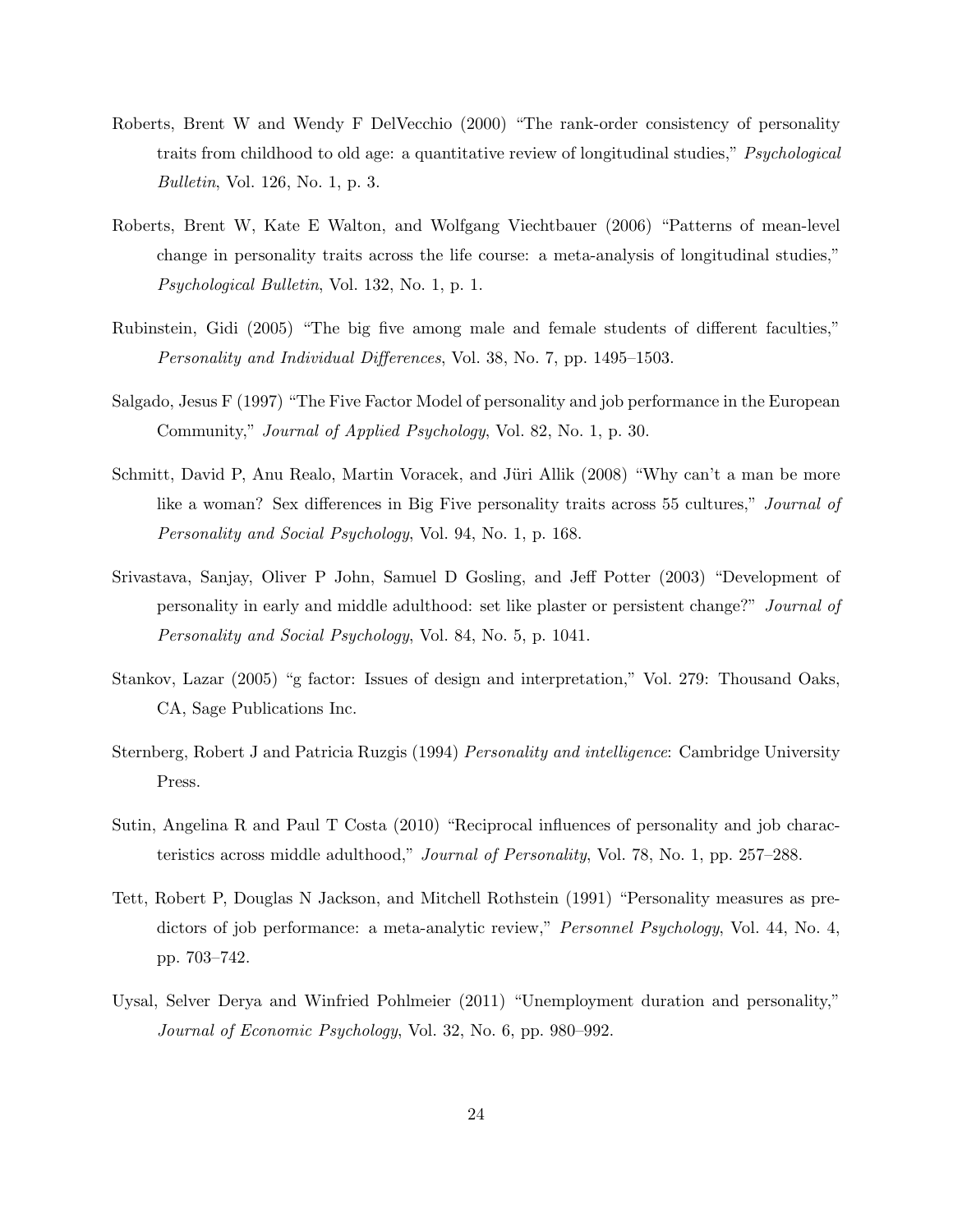Viinikainen, Jutta, Katja Kokko, Lea Pulkkinen, and Jaakko Pehkonen (2010) "Personality and labour market income: Evidence from longitudinal data," LABOUR, Vol. 24, No. 2, pp. 201–220.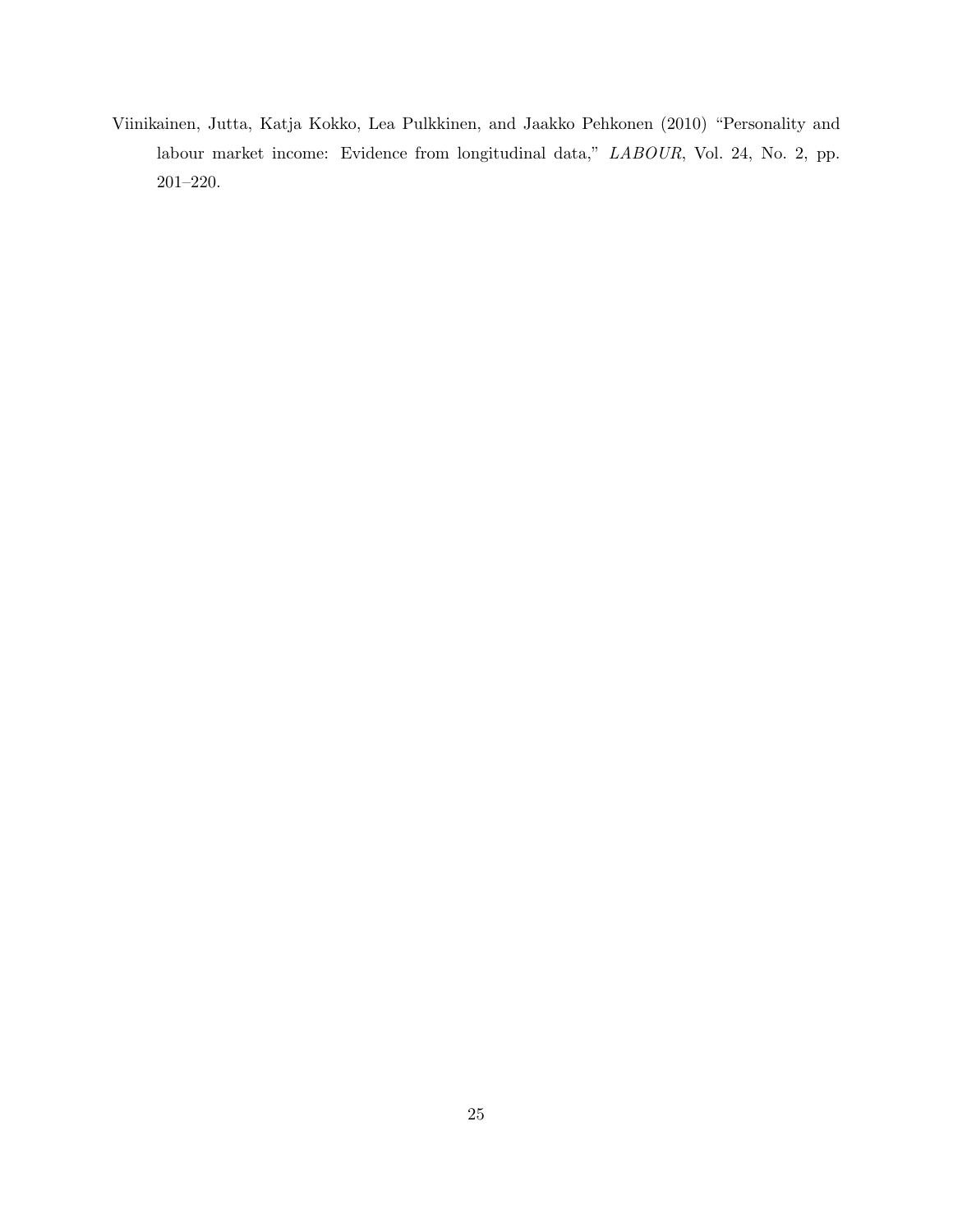

Figure 1: Personality traits density distribution by gender



Figure 2: Personality traits density distribution by major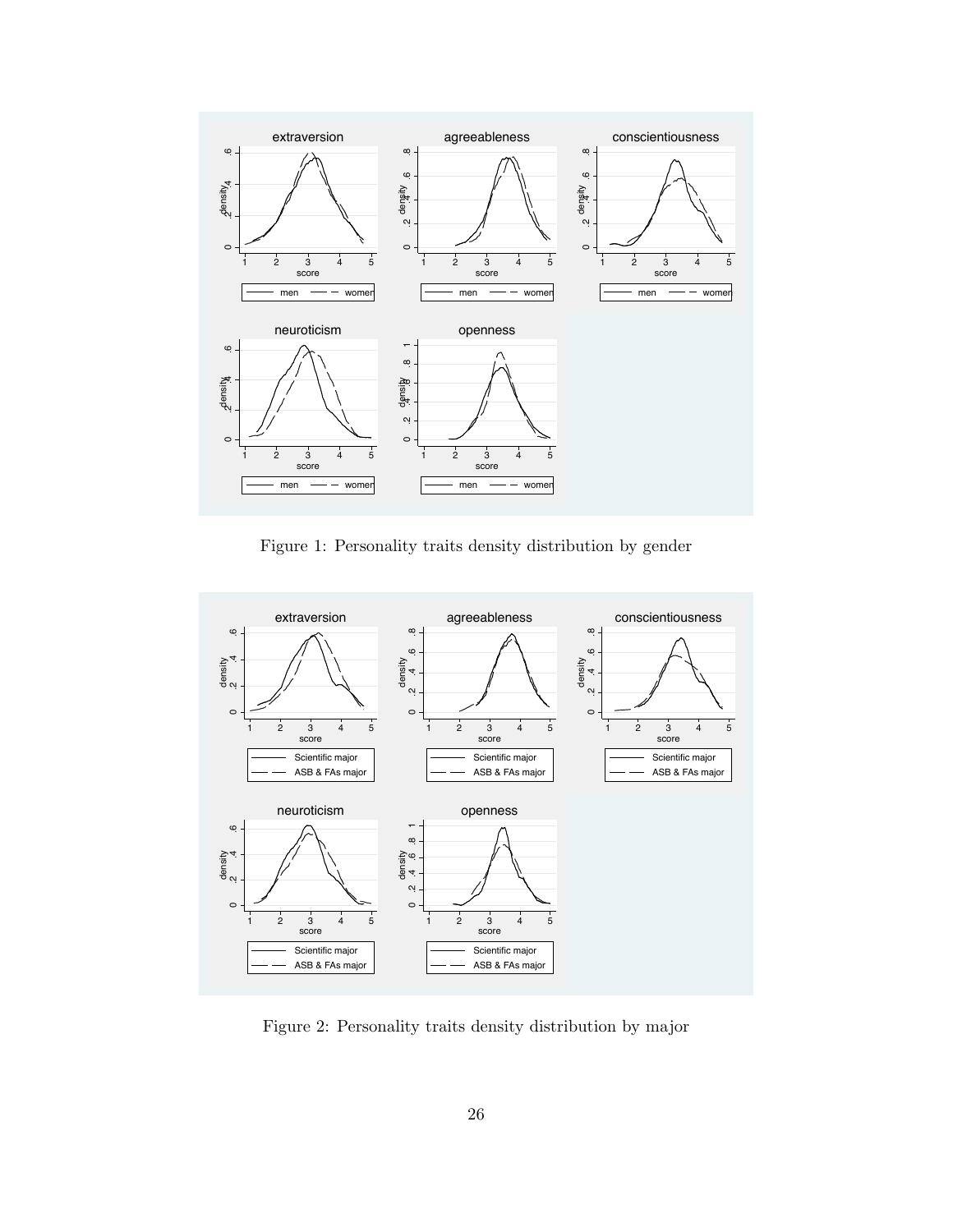

Figure 3: Personality traits density distribution by family income



Figure 4: Personality traits density distribution by parental education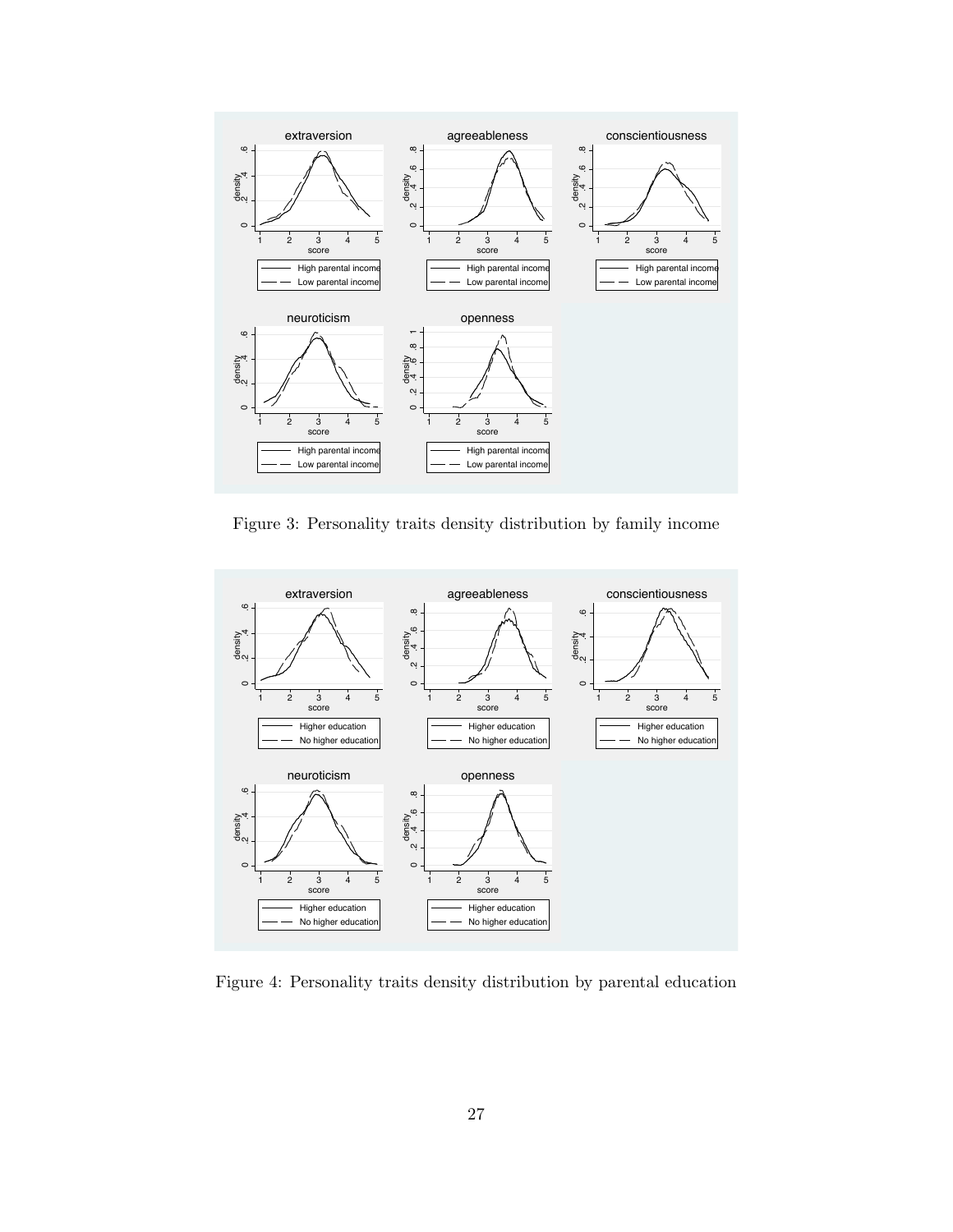| Variable                            | Mean   | Std. Dev. | N       |
|-------------------------------------|--------|-----------|---------|
| Individual characteristics          |        |           |         |
| Female                              | 0.501  | 0.501     | 359     |
| Age                                 | 22.08  | 3.25      | 359     |
| Science major                       | 0.482  | 0.5       | 359     |
| Honour, Master or PhD student       | 0.301  | 0.459     | 359     |
| High family income                  | 0.432  | 0.496     | 359     |
| Father education: less than college | 0.339  | 0.474     | 342     |
| Mother education: less than college | 0.503  | 0.501     | 342     |
| Family size                         | 2.29   | 1.091     | 359     |
| Big Five personality traits         |        |           |         |
| Extraversion                        | 3.089  | 0.706     | 359     |
| Agreeableness                       | 3.698  | 0.518     | 359     |
| Conscientiousness                   | 3.371  | 0.619     | 359     |
| Neuroticism                         | 2.928  | 0.665     | 359     |
| Openness                            | 3.468  | 0.501     | 359     |
| Average grade                       |        |           |         |
| Fail (FL)                           | 0.003  | 0.053     | 359     |
| Pass Conceded (PC)                  | 0.003  | 0.053     | 359     |
| Pass $(PS)$                         | 0.114  | 0.319     | 359     |
| Credit (CR)                         | 0.501  | 0.501     | 359     |
| Distinction (DN)                    | 0.295  | 0.457     | 359     |
| High Distinction (HD)               | 0.084  | 0.277     | 359     |
| Labour force status                 |        |           |         |
| Working                             | 0.474  | 0.5       | 359     |
| Unemployed                          | 0.061  | 0.24      | 359     |
| Out of labour force                 | 0.465  | 0.499     | 359     |
| Hourly wage (if working)            | 22.19  | 10.28     | 169     |
| Task outcomes                       |        |           |         |
| Total payoff received (AUD)         | 22.864 | 5.803     | 359     |
| Total correct answers               | 45.421 | 14.555    | $359\,$ |
| Total items answered                | 50.485 | 15.41     | 359     |

Table 1: Summary statistics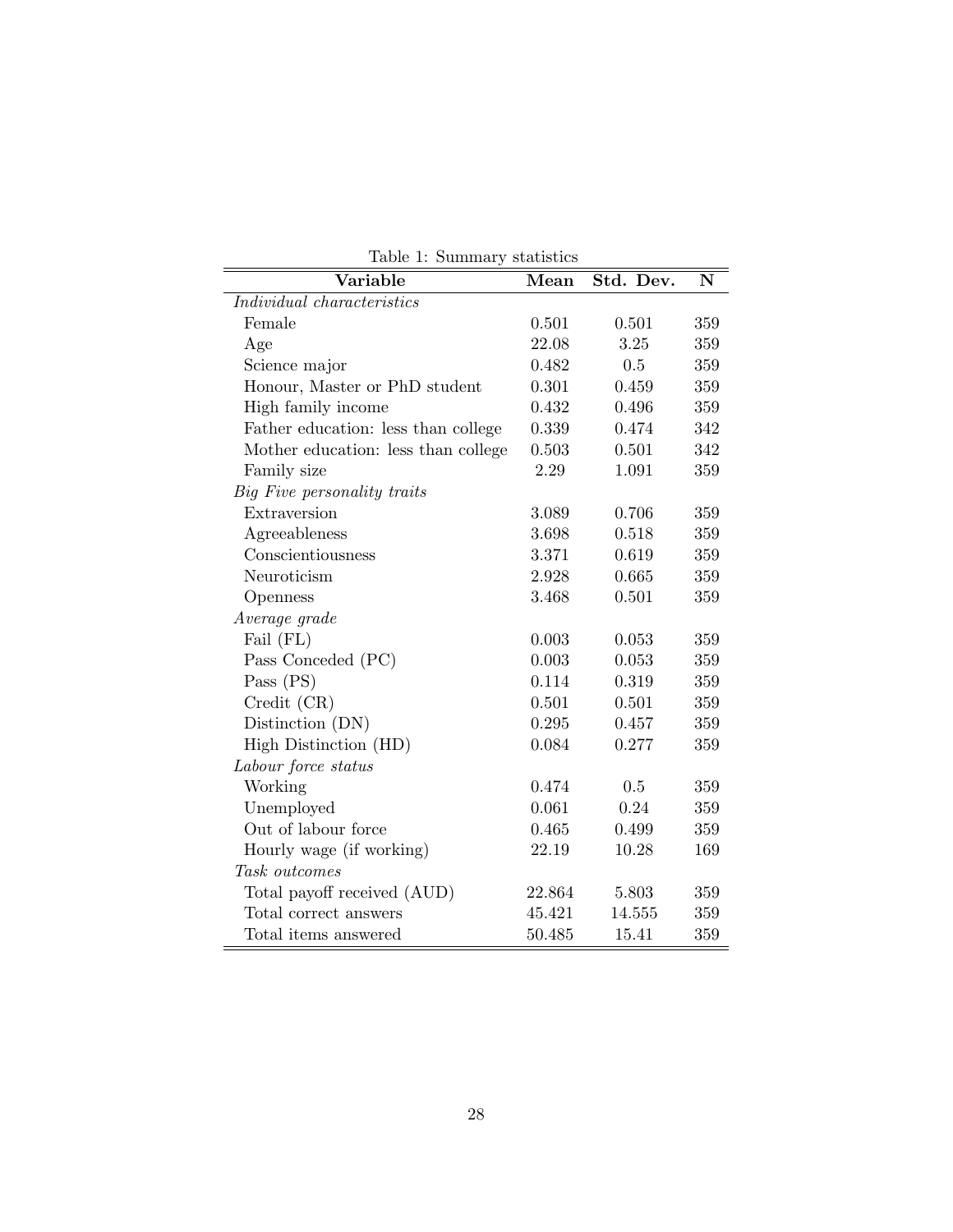|                   | ln payment |                   |                   | <i>Total correct</i> | Total items |
|-------------------|------------|-------------------|-------------------|----------------------|-------------|
|                   | Total      | Round 1           | Round 2           | answers              | answered    |
|                   | (1)        | $\left( 2\right)$ | $\left( 3\right)$ | (4)                  | (5)         |
| Extraversion      | 0.002      | 0.005             | $-0.002$          | 0.317                | 0.268       |
|                   | (0.016)    | (0.022)           | (0.023)           | (0.882)              | (0.934)     |
| Agreeableness     | $-0.025$   | $-0.023$          | $-0.052**$        | $-1.047$             | $-1.018$    |
|                   | (0.016)    | (0.024)           | (0.024)           | (0.874)              | (0.929)     |
| Conscientiousness | $0.026*$   | 0.032             | $0.044*$          | 1.275                | 1.257       |
|                   | (0.015)    | (0.021)           | (0.023)           | (0.819)              | (0.866)     |
| Neuroticism       | $-0.029**$ | $-0.041**$        | $-0.036$          | $-1.616**$           | $-1.554*$   |
|                   | (0.014)    | (0.019)           | (0.023)           | (0.743)              | (0.812)     |
| Openness          | $-0.018$   | $-0.037*$         | $-0.022$          | $-0.638$             | $-0.994$    |
|                   | (0.015)    | (0.020)           | (0.021)           | (0.846)              | (0.856)     |
| N                 | 359        | 359               | 359               | 359                  | 359         |
| F-stat (Big Five) | 2.70       | 2.63              | 2.49              | 2.33                 | 1.97        |
| F-stat            | 1.873      | 1.686             | 1.762             | 1.646                | 1.294       |
| $\mathbf{R}^2$    | 0.053      | 0.046             | 0.063             | 0.046                | 0.038       |

Table 2: Big Five personality traits and productivity (OLS)

Robust standard errors are reported in parentheses. \*\*\* denotes significance at 1%, \*\* at 5% and \* at 10%. All specifications control for session characteristics, gender and age of the subject, whether the student is a science major or a honour, masters or Ph.D. student. Our explanatory variables of interest have been standardized to have a mean zero and a standard deviation of one.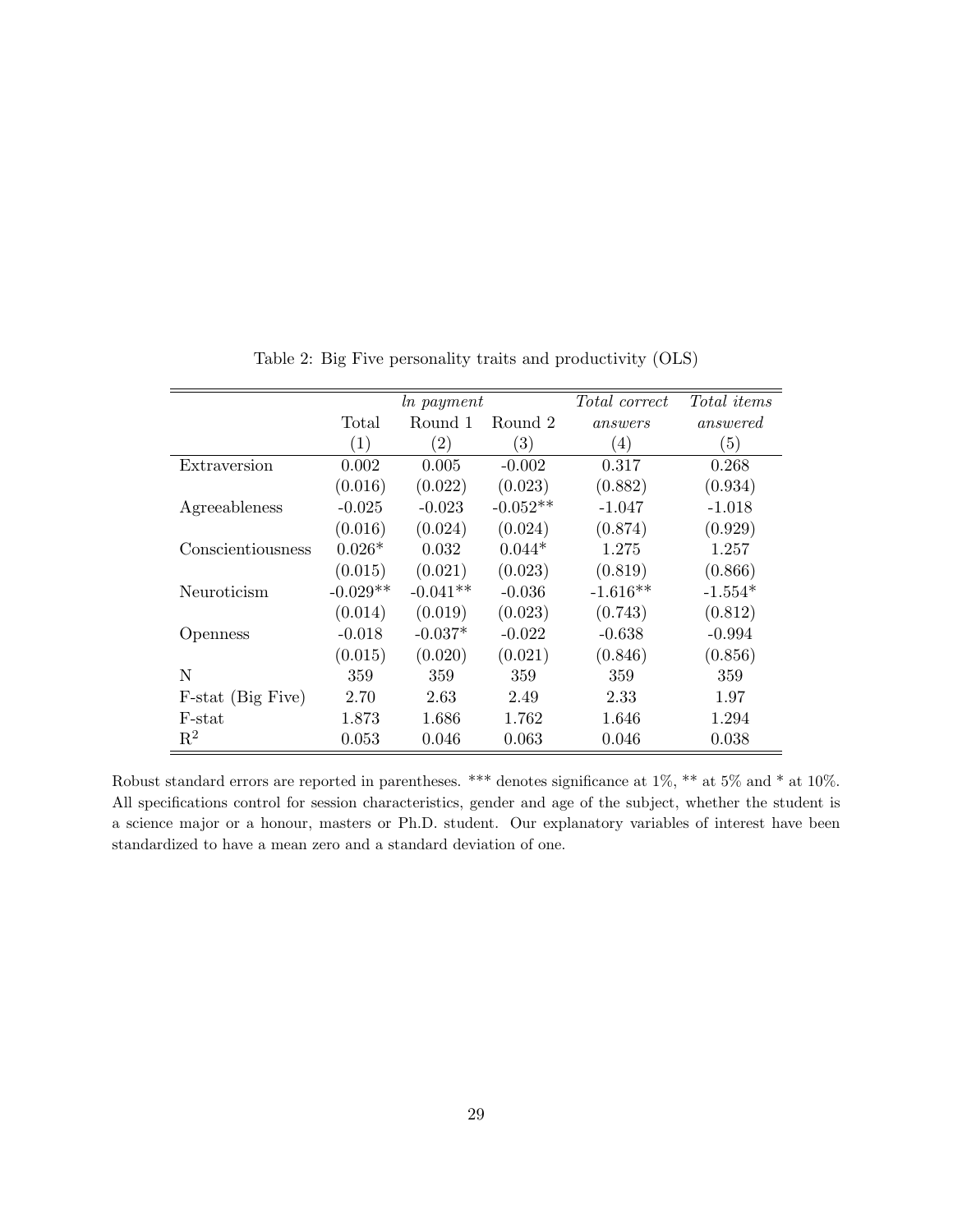| $y=ln(total\ payment)$                    | $\overline{(1)}$ | $\overline{(2)}$ | $\overline{(3)}$ | (4)                 |
|-------------------------------------------|------------------|------------------|------------------|---------------------|
| Extraversion                              | 0.002            | $0.043*$         | 0.005            | 0.034               |
|                                           | (0.016)          | (0.022)          | (0.022)          | (0.024)             |
| Extraversion*female                       |                  | $-0.078**$       |                  | $-0.079**$          |
|                                           |                  | (0.031)          |                  | (0.034)             |
| Extraversion*business & arts major        |                  |                  | $-0.008$         | 0.021               |
|                                           |                  |                  | (0.030)          | (0.033)             |
| Agreeableness                             | $-0.025$         | $-0.018$         | $-0.023$         | $-0.018$            |
|                                           | (0.016)          | (0.020)          | (0.027)          | (0.029)             |
| Agreeableness*female                      |                  | $-0.005$         |                  | $-0.007$            |
|                                           |                  |                  |                  |                     |
|                                           |                  | (0.032)          | $-0.007$         | (0.031)<br>$-0.001$ |
| Agreeableness*business $&$ arts major     |                  |                  |                  |                     |
|                                           |                  |                  | (0.032)          | (0.032)             |
| Conscientiousness                         | $0.026*$         | $-0.004$         | 0.006            | $-0.008$            |
|                                           | (0.015)          | (0.020)          | (0.021)          | (0.027)             |
| Conscientiousness*female                  |                  | 0.032            |                  | 0.015               |
|                                           |                  | (0.026)          |                  | (0.025)             |
| Conscientiousness*business $&$ arts major |                  |                  | 0.034            | 0.026               |
|                                           |                  |                  | (0.027)          | (0.025)             |
| Neuroticism                               | $-0.029**$       | $-0.040**$       | $-0.067***$      | $-0.071***$         |
|                                           | (0.014)          | (0.018)          | (0.020)          | (0.021)             |
| Neuroticism*female                        |                  | 0.022            |                  | 0.002               |
|                                           |                  | (0.026)          |                  | (0.028)             |
| Neuroticism*business $\&$ arts major      |                  |                  | $0.065**$        | $0.076***$          |
|                                           |                  |                  | (0.027)          | (0.028)             |
|                                           |                  |                  |                  |                     |
| Openness                                  | $-0.018$         | 0.015            | $0.036*$         | $0.051***$          |
|                                           | (0.015)          | (0.019)          | (0.019)          | (0.022)             |
| Openness*female                           |                  | $-0.073***$      |                  | $-0.050*$           |
|                                           |                  | (0.027)          |                  | (0.026)             |
| Openness*business $\&$ arts major         |                  |                  | $-0.098***$      | $-0.088***$         |
|                                           |                  |                  | (0.026)          | (0.026)             |
| $\overline{\text{N}}$                     | 359              | 359              | 359              | $359\,$             |
| F-stat                                    | 1.873            | 2.516            | 2.125            | 2.589               |
| $\mathbf{R}^2$                            | 0.053            | 0.113            | 0.116            | 0.161               |

Table 3: Big Five personality traits and productivity: gender and major of specialization (OLS)

Robust standard errors are reported in parentheses. \*\*\* denotes significance at 1%, \*\* at 5% and \* at 10%. All specifications control for session characteristics, gender and age of the subject, whether the student is a science major or a honour, masters or Ph.D. student. The omitted category are scientific majors.